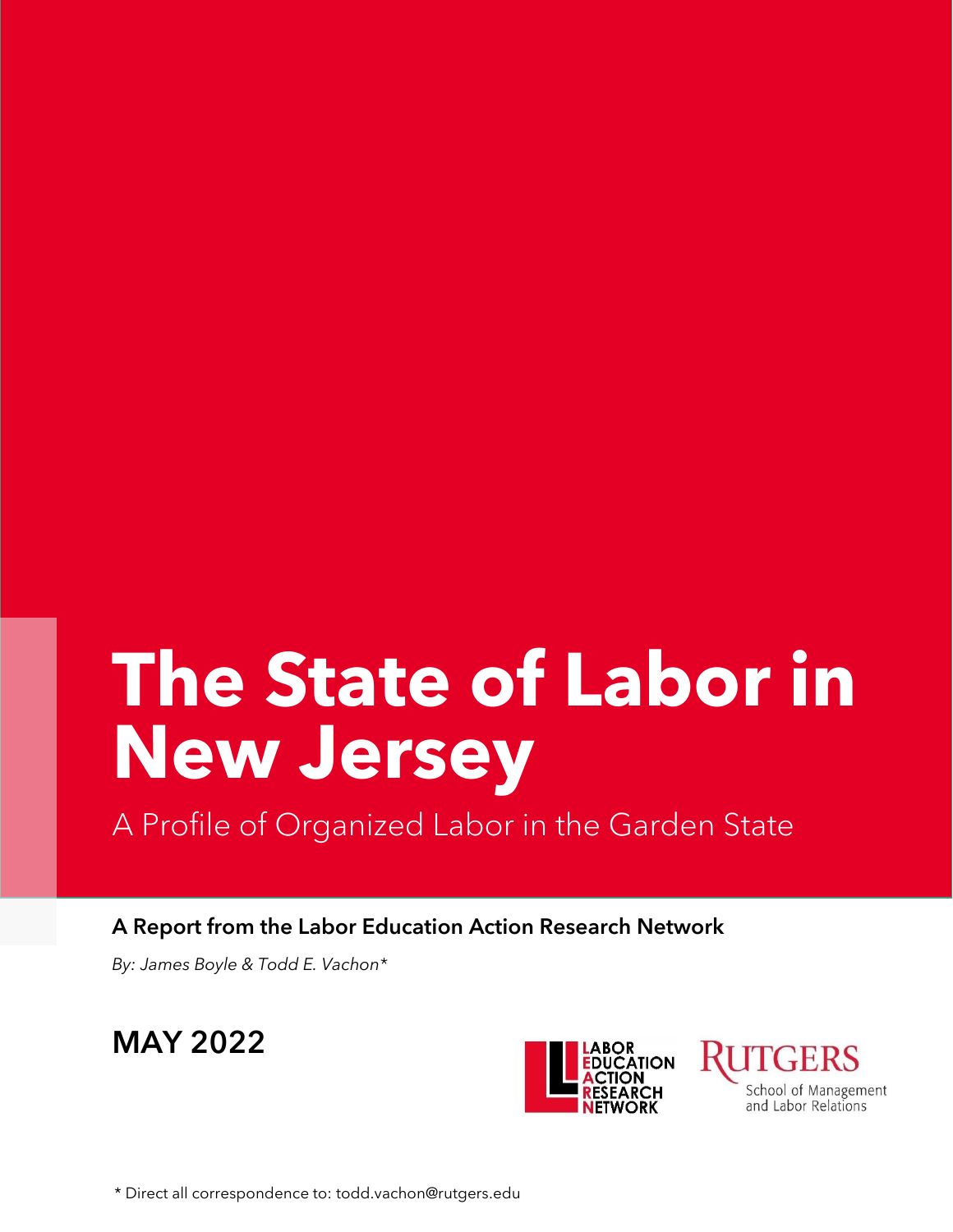### **Executive Summary**

#### **Key Findings**

- **New Jersey's unionization rate currently stands at16.09% based on the 2019-21 average**. Our findings show that overall unionization among all workers in the state grew by 0.66% from the 14 months prior to the onset of COVID to the 21 months after the COVID shutdown (March 2020).
- **Public sector union members continue to comprise a majority of NJ union members**, and their share of union membership has grown since the last edition of this report (2018).
- There appears to be a **blue collar-white collar divide** when looking at unionization trends in the public vs. private sector. Most private sector union members are located in production occupations, while most public sector union members are found in professional occupations.
- Public administration (52%), transportation and utilities (33%), education and health services (29%), and construction (24%) are the most highly unionized industries in New Jersey.
- Education instruction and library (53%), protective service (48%), installation, maintenance and repair (33%), and production (25%) occupations are the most highly unionized occupations in the state.
- Similar to national trends, **Black workers remain more likely to be union members than white and other non-white workers.** Black men have the highest union density among all workers in the state, and they made the highest gains in unionization during the pandemic. Private sector union membership remains slightly more diverse than in the public sector.
- **Black workers experienced a decline in union density over the course of the pandemic**. In particular, Black women—who have the highest union density among female workers saw declines in unionization by over 3% during the pandemic.
- **Women declined as a share of both public and private union members during the pandemic.** Having previously reached a majority of all union members in 2019, pandemic employment declines among women seemed to push women into a minority status as a share of union members.
- The pandemic caused a slight decline in union density among parents, but this was driven almost exclusively by a decline in unionization of mothers**. Union density among mothers fell by almost 2% while fathers and non-parents gained density during the pandemic**
- On average, full-time unionized workers in the state make 10% more in wages than nonunionized workers. **Hispanic and Black workers as well as women reap some of the greatest economic benefits from having a union in their workplace.**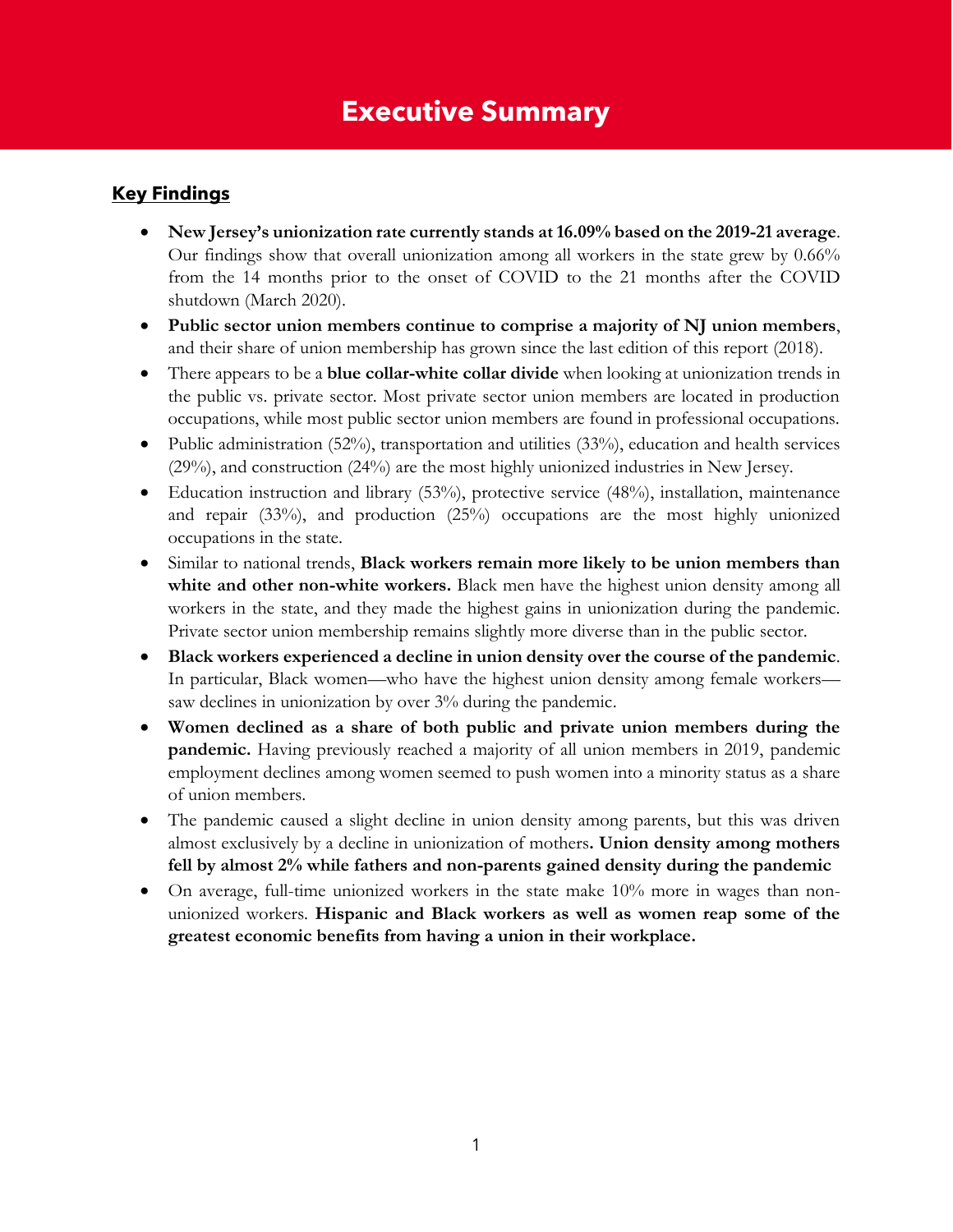## **The State of Labor in New Jersey**

By James Boyle & Todd E. Vachon

#### 25.0 20.0 New Jersey, 16.1 15.0 10.0 5.0 0.0 Oregon Florida Maine Ohio Virginia Arkansas Washington Minnesota Alaska<br>Connecticut Illinois Michigan Vermont Nevada Wisconsin Iowa Alabama Tennessee Georgia Idaho Louisiana South Dakota Texas Utah<br>North Carolina New York New Jersey California Rhode Island Pennsylvania<br>Massachusetts Montana Maryland<br>Mampshire<br>Mew Hampshire New Mexico Colorado Arizona South Carolina Hawaii Connecticut Massachusetts New Hampshire Delaware West Virginia Missouri Indiana District of Kentucky Nebraska Wyoming Oklahoma Mississippi North Dakota North Carolina South Carolina Kansas

### **Figure 1. Total Union Density (%) by U.S. State**

Union density in the United States in 2021 is only a fraction of what it was in the years immediately following World War II. Organized labor hit its highwater mark when 35% of workers belonged to a union in 1953. Today just 10.3% of all workers are unionized in the US, with the rate even lower in the private sector—just 6.1%. Public sector workers have fared better and maintain a unionization rate of 33.9% nationally. Looking at Figure 1, we can see that New Jersey workers have maintained higher unionization rates than most other states, with total union density at 16.1%—making it the sixth most unionized state in the U.S. $^{\text{i}}$ .

The current report will explore recent trends in unionization in the state of New Jersey. Unlike previous State of Labor reports issued by LEARN, this report captures a tumultuous period in the U.S. labor market—the year leading up to the start of the COVID-19 pandemic and the year immediately following its onset. Unemployment during this period reached levels that were higher than the Great Recession of 2008-2012. In the wake of the pandemic, many workers in essential industries have refused to accept what they have deemed to be inadequate jobs, or they have opted to exit the labor market all together. Citing health and safety concerns, low pay, and a lack of respect, workers who remained in the labor force have initiated organizing drives in service and retail industries at levels not seen in recent history. Yet still others with already unionized shops have opted to engage in work stoppages to achieve much-needed wage gains during a period of exceptionally high inflation.

To capture some of the effects of the pandemic on unionization, this report uses a series of data comprised of the 24 months starting in January 2019 and ending in December 2021.<sup>ii.</sup> This approach provides a large enough sample to look at the overall trends in unionization across the entire period as well as to make comparisons of the period immediately preceding and immediately following the COVID shutdown which began in March of 2021. As with previous State of Labor reports, data is drawn from the U.S. Current Population Survey (CPS) Outgoing Rotation Group data. The report will outline unionization rates, union wage premiums, and changes pre- to post-COVID for various groups of workers, including by sector, industry, occupation, and demographic characteristics.<sup>III</sup>

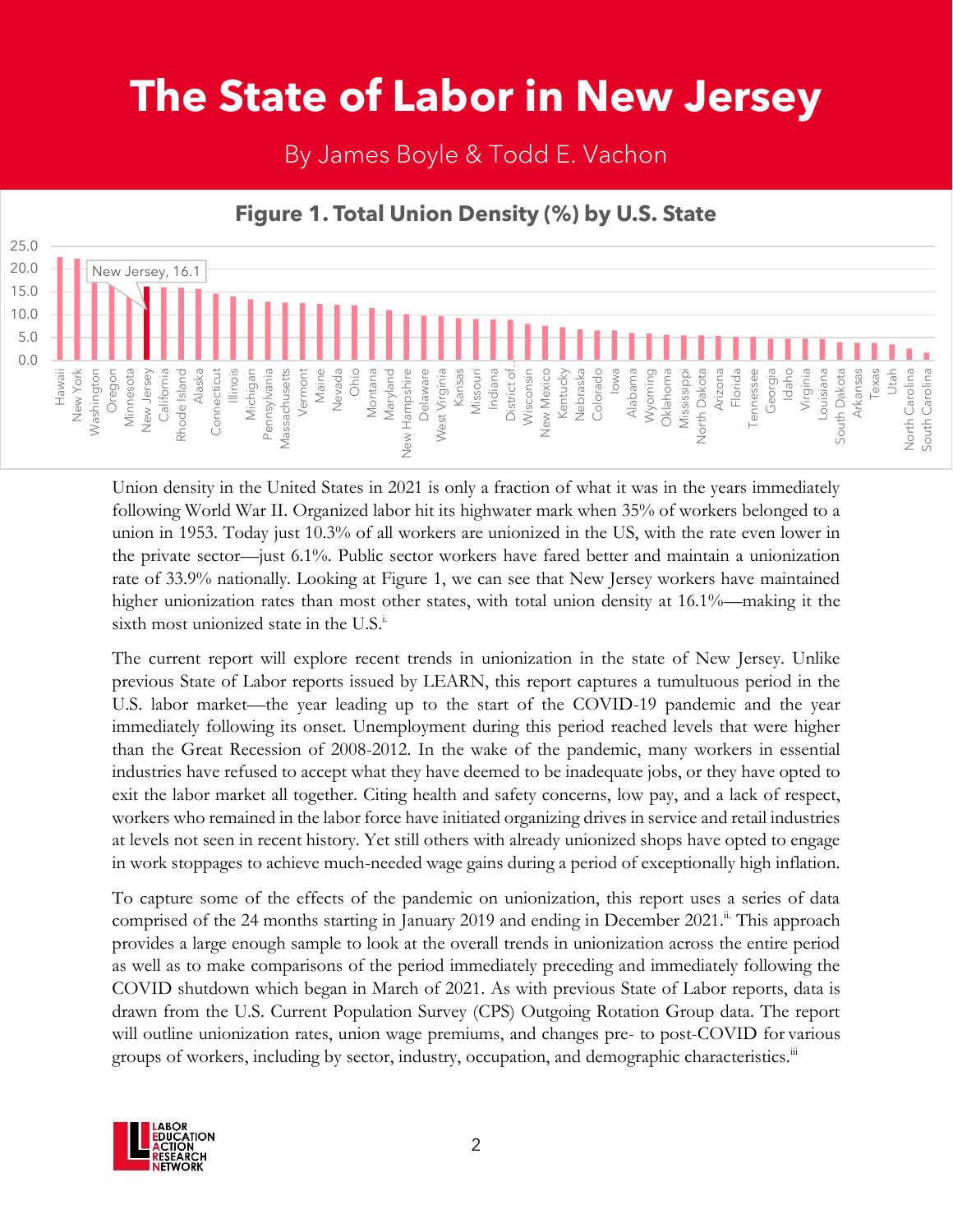### UNIONIZATION BY SECTOR

Table 1 presents the unionization rates of New Jersey workers across all sectors as well as by each individual sector. As we can see, the overall "total" union density for the state of New Jersey in the years 2019-2021 is 16.09%, about 6% higher than the U.S. average. Union density within the private sector is also higher in New Jersey than the national average but is still just 8.3%. Similar to trends in the U.S. as a whole, unionization rates in New Jersey are considerably higher in the public sector than in the private sector, although this distinction is more pronounced in New Jersey than at the national level. Nationally, union density in the public sector is more than five times the density of private sector workers;<sup>1</sup> in New Jersey public sector density is more than eight times the rate of private sector density. Total public sector density, consisting of federal, state, and local workers is 59.63% in New Jersey. Looking more closely at the public sector, we can see that federal employees in New Jersey are unionized at 38.89%, state workers at 58.99%, and local/municipal workers at 63.72%—patterns that have not changed much since the last report.

|                               | 2019-21 | <b>Pre-COVID</b> | <b>Post-COVID</b> | <b>Change</b> |
|-------------------------------|---------|------------------|-------------------|---------------|
| Total                         | 16.09   | 15.74            | 16.4              | $+0.66$       |
| <b>Private Sector</b>         | 8.3     | 8.07             | 8.5               | $+0.43$       |
| <b>Public Sector: Total</b>   | 59.63   | 57.89            | 61.22             | $+3.33$       |
| <b>Public Sector: Federal</b> | 38.89   | $39.68*$         | $38.27*$          | $-1.41*$      |
| <b>Public Sector: State</b>   | 58.99   | 58.38            | 59.51             | $+1.13$       |
| <b>Public Sector: Local</b>   | 63.72   | 60.61            | 66.75             | $+6.14$       |

#### **Table 1. NJ Union Density by Sector, 2019-2021**

Note: estimates denoted with \* should be interpreted with caution as the sample size was <100

Despite the higher union density in the public sector, the private sector labor force remains significantly larger, accounting for nearly 85% of all employed workers in the state. Reflective of this difference in size, Figure 2 reveals that about 56% of all union members in NJ are public sector workers and 44% are private sector workers. A similar trend exists nationally where a slim majority of union members come from the public sector despite its much higher unionization rate than the private sector.



<sup>1</sup> U.S. Bureau of Labor Statistics (2022, January 22). Union members summary. [https://www.bls.gov/news.release/union2.nr0.htm.](https://www.bls.gov/news.release/union2.nr0.htm)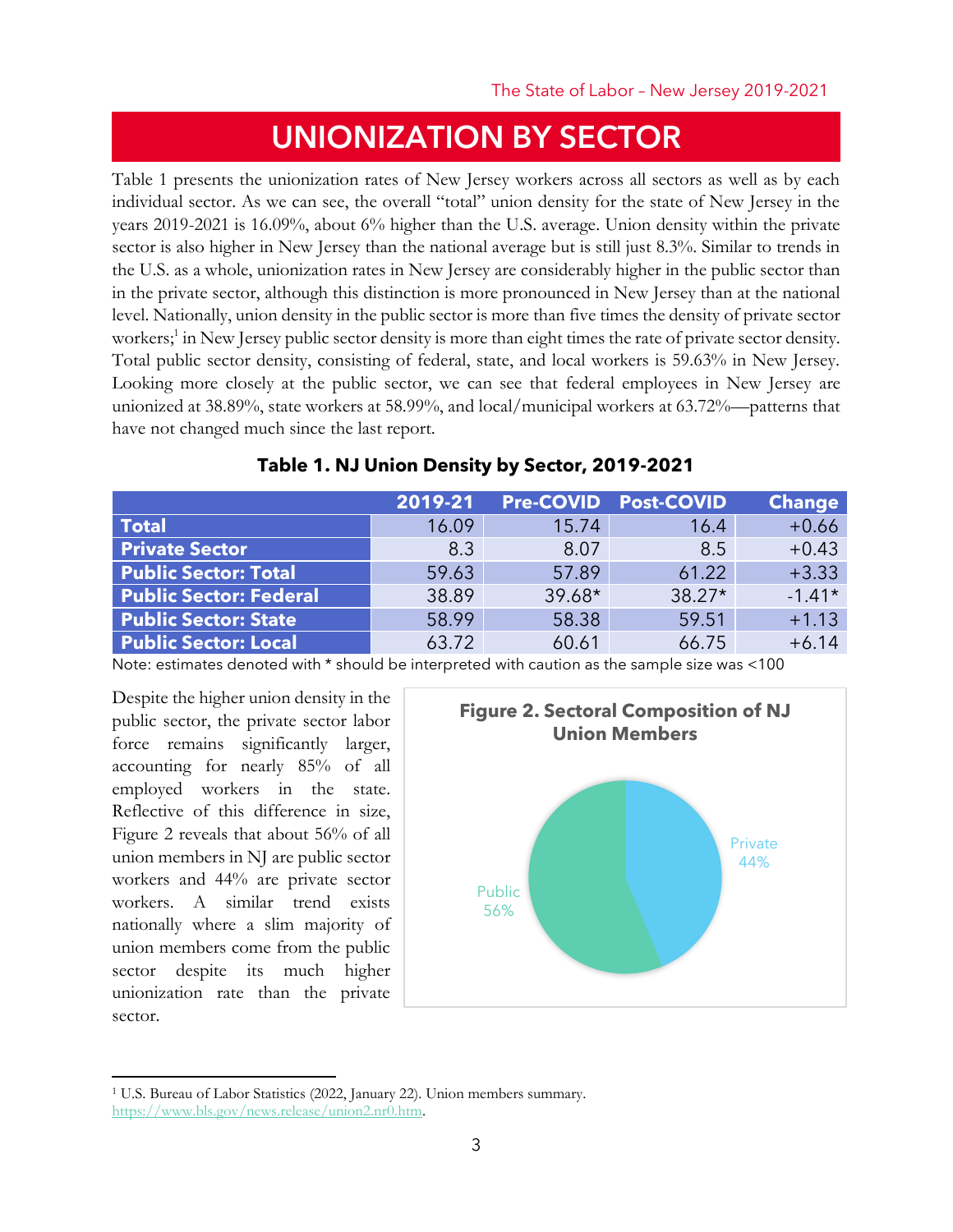### COVID-19 Effects on Unionization by Sector

The COVID-19 pandemic and the related economic shutdowns required to slow the spread of the disease had enormous impacts on labor markets across the U.S. Many industries switched to remote work, others experienced mass layoffs, while others still that were deemed "essential" witnessed high rates of exposure, illness, and even death—disproportionately among low wage workers and workers of color. The trends were similar in New Jersey and not only impacted levels of employment but also rates of unionization.

Overall, union membership in the state experienced a small uptick over the past few years, due in part to the "denominator decline" effect brought on by pandemic-related employment reductions.<sup>2</sup> Figure 3 shows that union density in the state now stands at slightly over 16% of the workforce, jumping over half a percentage point during the pandemic. The private sector experienced a slightly smaller gain, rising by about 0.4% pre-COVID to post-COVID, now standing at 8.5% of the private sector workforce.





In the public sector, even larger gains in union density were made. Figure 4 shows that overall union density in the public sector rose by over 3% from the period before to the period after COVID and seemed to be significantly driven by a 6% increase in union density of public sector workers at the local/municipal level. State-level public sector workers also saw an increase in their union density by over 1%. Federal workers in the state seemed to experience a slight decline, although it is important to underscore that federal worker estimates should be read with caution due to the small sample size.

<sup>2</sup> McNicholas, C., Shierholz, H., & Poydock, M. (2021, January 22). "Union workers had more job security during the pandemic, but unionization remains historically low." *Economic Policy Institute*. https://files.epi.org/pdf/218638.pdf.

*Note: Federal projections derived from potentially non-representative samples*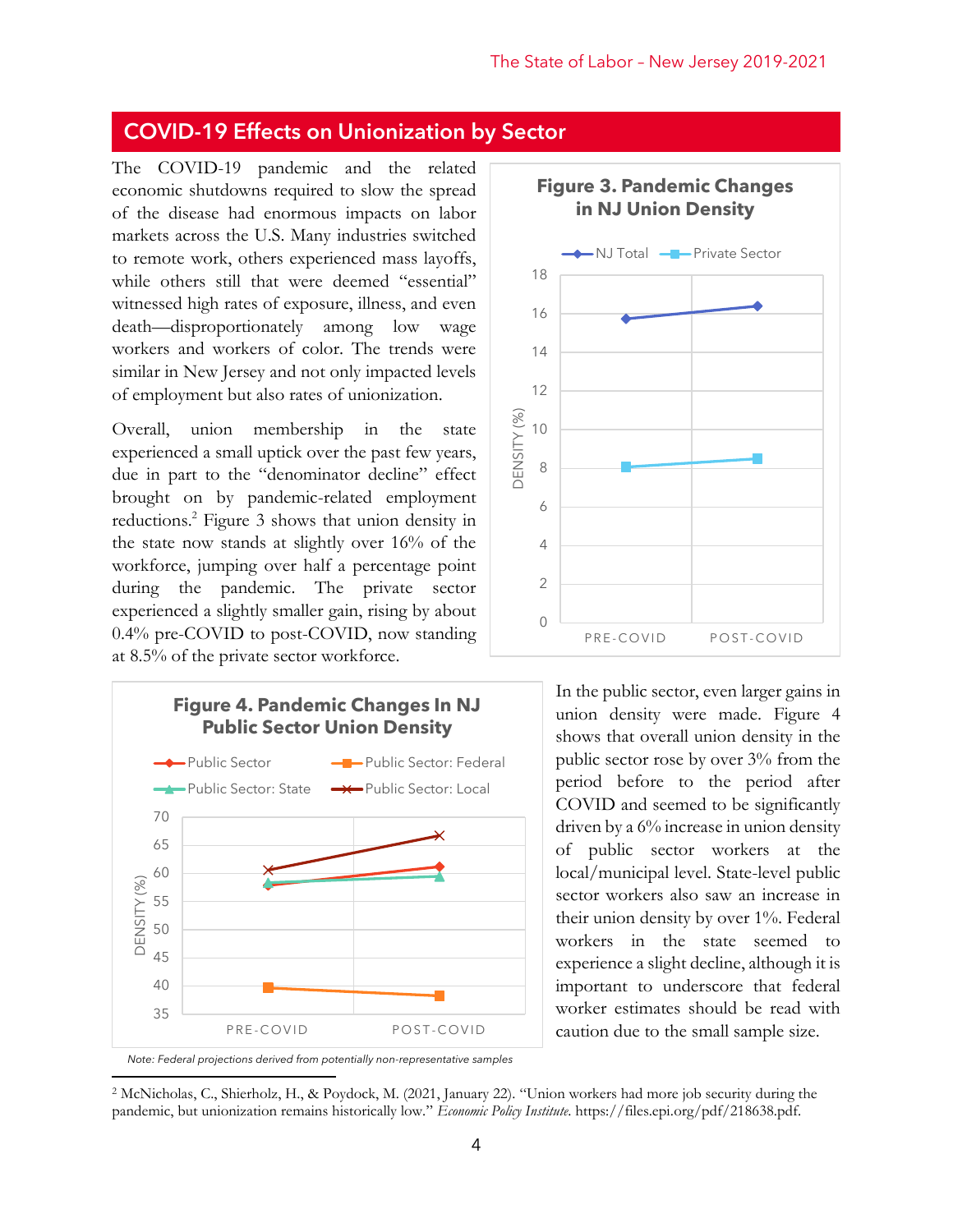### **UNIONIZATION BY INDUSTRY & OCCUPATION**

A central question that has plagued the labor movement for decades is how to organize the currently unorganized. Answering this question involves examining a lot of factors, but it ultimately requires understanding what industries and occupations are under-represented by unions, as well as the current footholds labor has that could be leveraged to reach these workers. Looking at all sectors, Figure 5 shows that public administration, transportation and utilities, and education and health services are New Jersey's most highly unionized industries. Some of the least union-dense industries in NJ include professional and business services, other services, and financial activities.



On a more granular level, we can also see similar trends when looking at union density by occupation. Figure 6 (on the next page) shows that education instruction and library, and protective service occupations both have about 50% union density, and these occupations are primarily comprised of public sector workers. These two occupations also have the highest union density at the national level.<sup>3</sup> Installation, maintenance, and repair, and production occupations also have about a quarter to one third of workers organized into unions in New Jersey—occupations located mostly in the private sector. Occupations including computer and mathematical, business and financial, and sales and related currently have some of the lowest levels of union density in the state, tracking closely with national trends. Overall, eight occupations in New Jersey have a density level that is higher than the national average and six are higher than the state average. Seven occupations have a density level lower than 10%.

<sup>3</sup> U.S. Bureau of Labor Statistics (2022, January 22). Union members summary. [https://www.bls.gov/news.release/union2.nr0.htm.](https://www.bls.gov/news.release/union2.nr0.htm)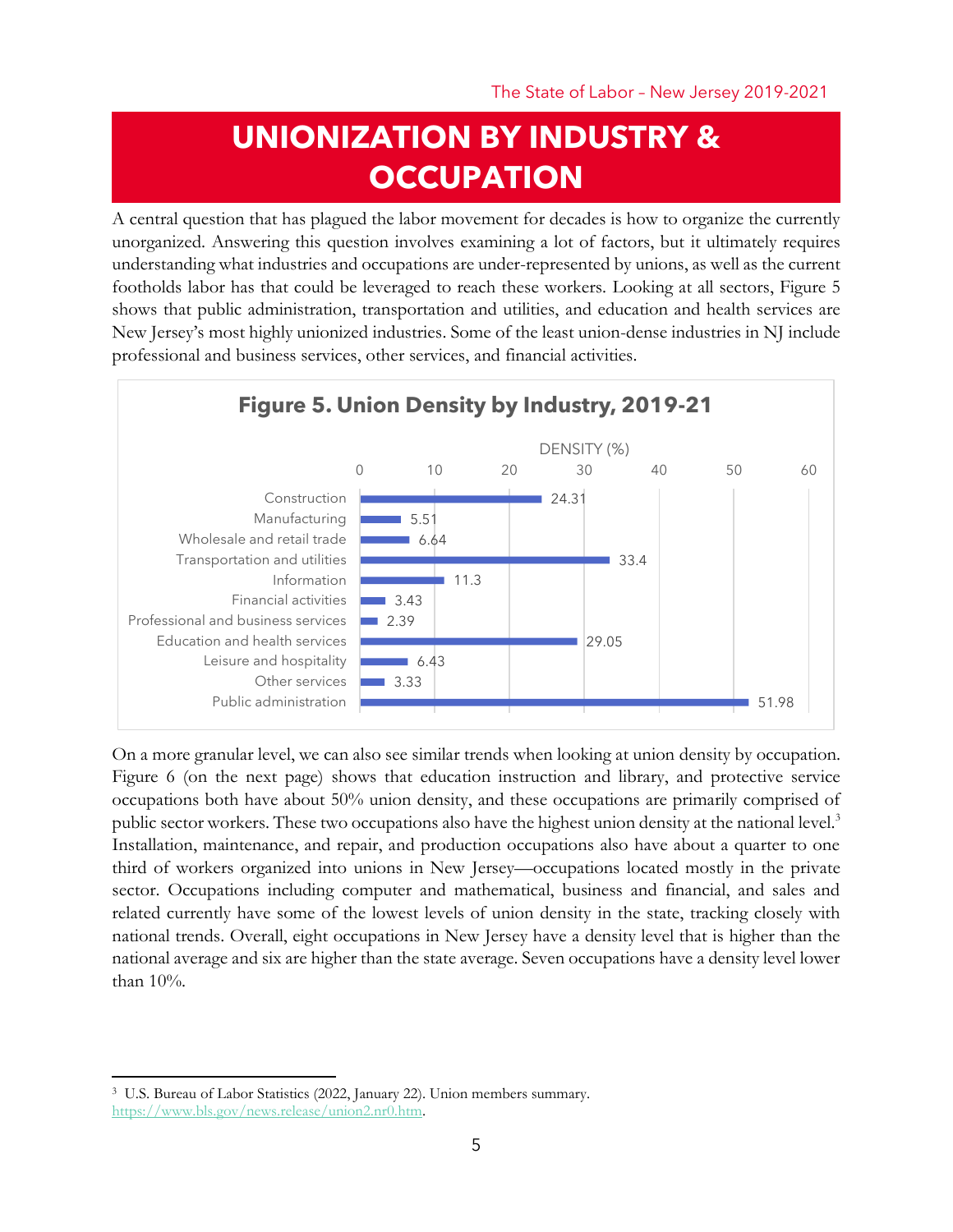

Grouping together occupations based on broader characteristics, we can gain better insights on what types of occupations union members are located in, as well as pandemic trends in these distributions. Table 2 displays how we combined similar types of occupations into broader groups in order to understand changes over time during the pandemic.

| <b>Table 2. Occupational Groups</b> |  |  |  |  |
|-------------------------------------|--|--|--|--|
|-------------------------------------|--|--|--|--|

| <b>Occupational Group</b>              | <b>Constituent Occupations</b>                 |
|----------------------------------------|------------------------------------------------|
| <b>Production</b>                      | Construction and extraction                    |
|                                        | Installation, maintenance, and repair          |
|                                        | Production                                     |
|                                        | Transportation and material moving             |
| <b>Service</b>                         | Healthcare support                             |
|                                        | Protective service                             |
|                                        | Food preparation and serving related           |
|                                        | Building and grounds cleaning and maintenance  |
|                                        | Personal care and service                      |
| <b>Office</b>                          | Sales and related                              |
|                                        | Office and administrative support              |
| <b>Professional</b>                    | Business and financial operations              |
|                                        | Computer and mathematical                      |
|                                        | Architecture and engineering                   |
|                                        | Life, physical, and social science             |
|                                        | Community and social service                   |
|                                        | Legal                                          |
|                                        | Education instruction and library              |
|                                        | Arts, design, entertainment, sports, and media |
|                                        | Healthcare practitioner and technical          |
| <b>Management</b> (public sector only) | Management                                     |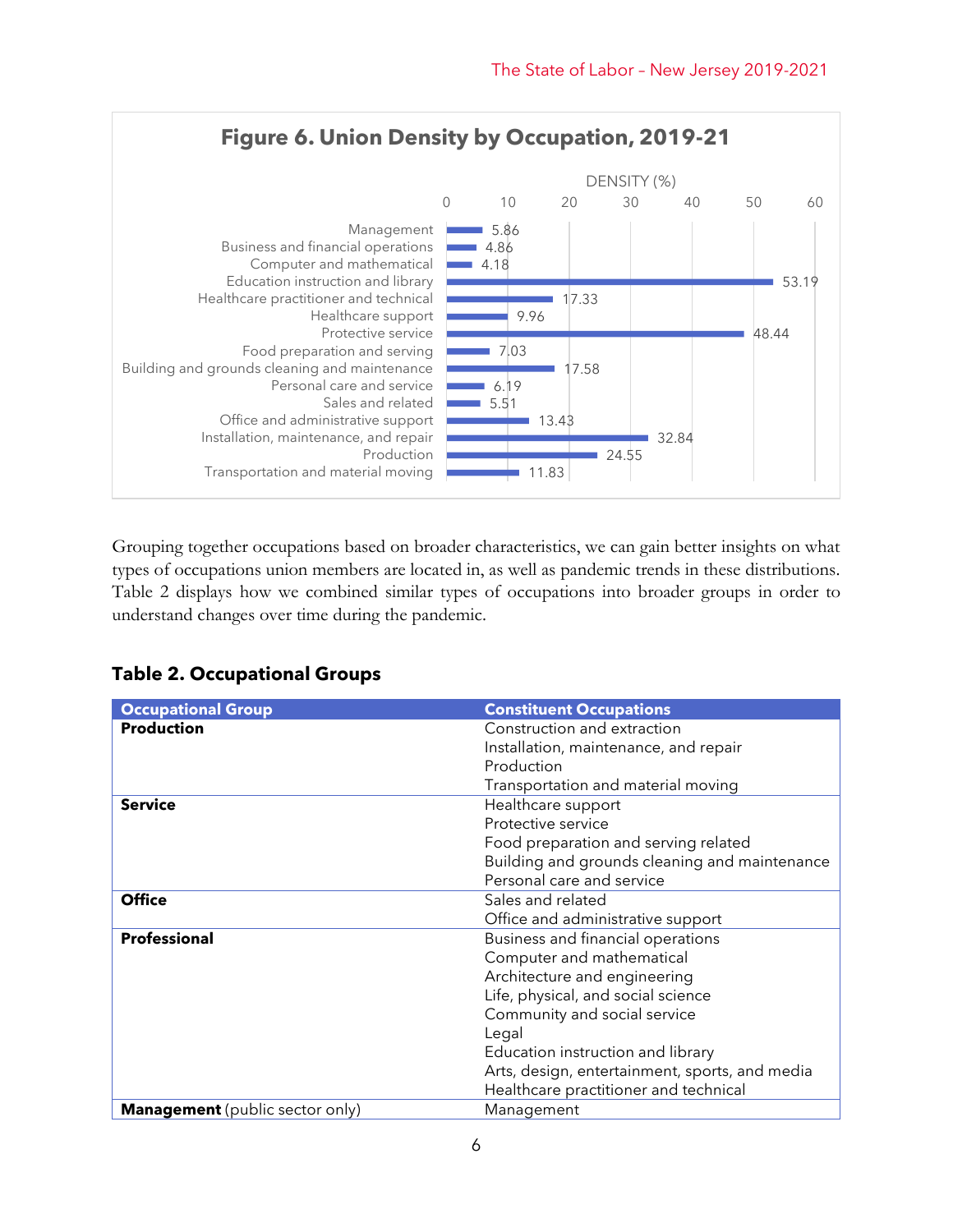

\*Management and production groups estimates in the public sector should be interpreted with caution as the sample size was <100



Figure 7 displays density among these occupational groups. As we can see, production occupations have the highest density (20.15%) in the private sector, while professional occupations have the highest density in the public sector. Management occupations have a lower density in the public sector than other occupations—there are no data for the private sector due to legal restrictions on the right to organize.

In terms of the distribution of union members within these occupational groups, the "blue/white collar divide" seems to align with the public and private sector division among union members. Figure 8 shows that most private sector union members are found in production (47%) and professional occupations (25%), while Figure 9 on the following page shows that a vast majority of public sector union members are found in professional (58%) occupations and service (19%) occupations.

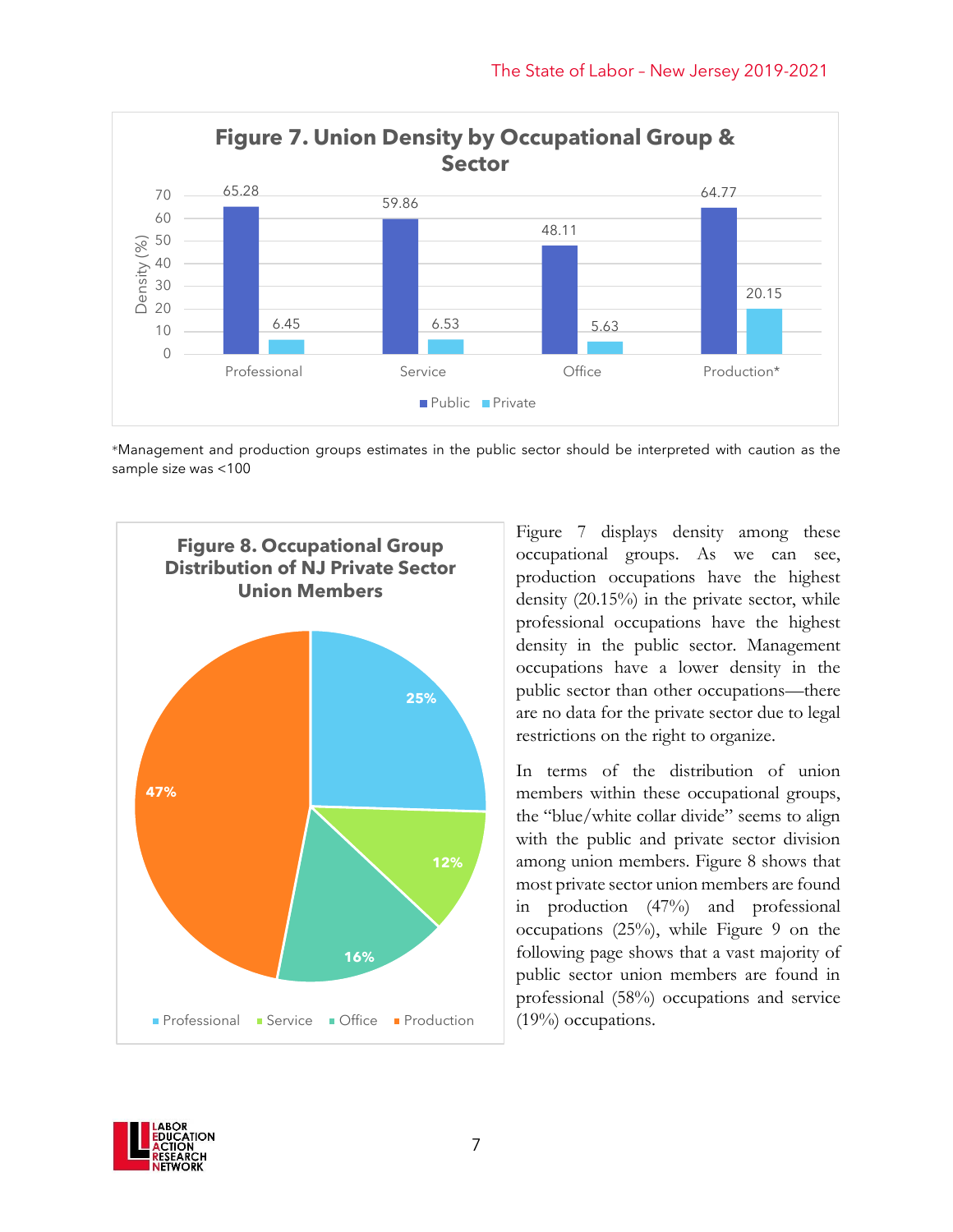While overall support for unions has grown during the pandemic,<sup>4</sup> numerous scholars have noted how the over-representation of professional government workers in the public sector have contributed to new lines of attack against public sector unions. In his book, *What Unions No Longer Do*, sociologist Jake Rosenfeld argues that the near-complete absence of private sector unions in the U.S. is a large factor in why the labor movement (and any kind of liberal-labor coalition that still exists) is relatively impotent in fighting back against the increasingly virulent attacks against unions from the conservative right. Public sector workers are generally more educated, more politically engaged, and more likely to vote for Democrats, even before they form or join unions. As labor historian Nelson Lichtenstein argues, "they are a Democratic party constituency, but unionism per se had little to do with it."<sup>5</sup> These factors could play an important role in shaping the future of the NJ labor movement, especially as we continue to live through a period of extreme polarization.



The history of private sector unionism shows how union membership has had a much more profound impact on the political outlook of these workers, and the gradual decline of unions in the private sector has provided an increasingly large constituency of private sector workers for the right to exploit and turn against their counterparts in the public sector. In many ways, the Christie administration provided a model for how conservative forces can exploit divisions in the state labor movement for their own anti-union agenda. While Christie was able to secure support from a number of private sector unions with the promise of increased job creation, he went on the offensive against public sector unions, particularly teachers' unions. <sup>6</sup> Overall, the continued protection of labor's largest current foothold in the state (public sector unions) seems largely dependent on whether or not NJ unions are able to make in-roads in the private sector and overcome any existing divisions between unions in both sectors.

<sup>4</sup> Brenan, M. (2021, September 17). Approval of labor unions at highest point since 1965. *Gallup.* https://news.gallup.com/poll/354455/approval-labor-unions-highest-point-1965.aspx.

<sup>5</sup> Lichtenstein, N. (2002). *State of the union: A century of American labor*. Princeton University Press.

<sup>6</sup> Murphy, J. P., Strothers, A. S., & Lugg, C. A. (2017). Jersey-style neoliberalism: Governor Christopher Christie, crony capitalism, and the politics of K-12 Education. *Peabody Journal of Education, 92*(1), 115–126. [https://doi.org/10.1080/0161956X.2016.1265339.](https://doi.org/10.1080/0161956X.2016.1265339)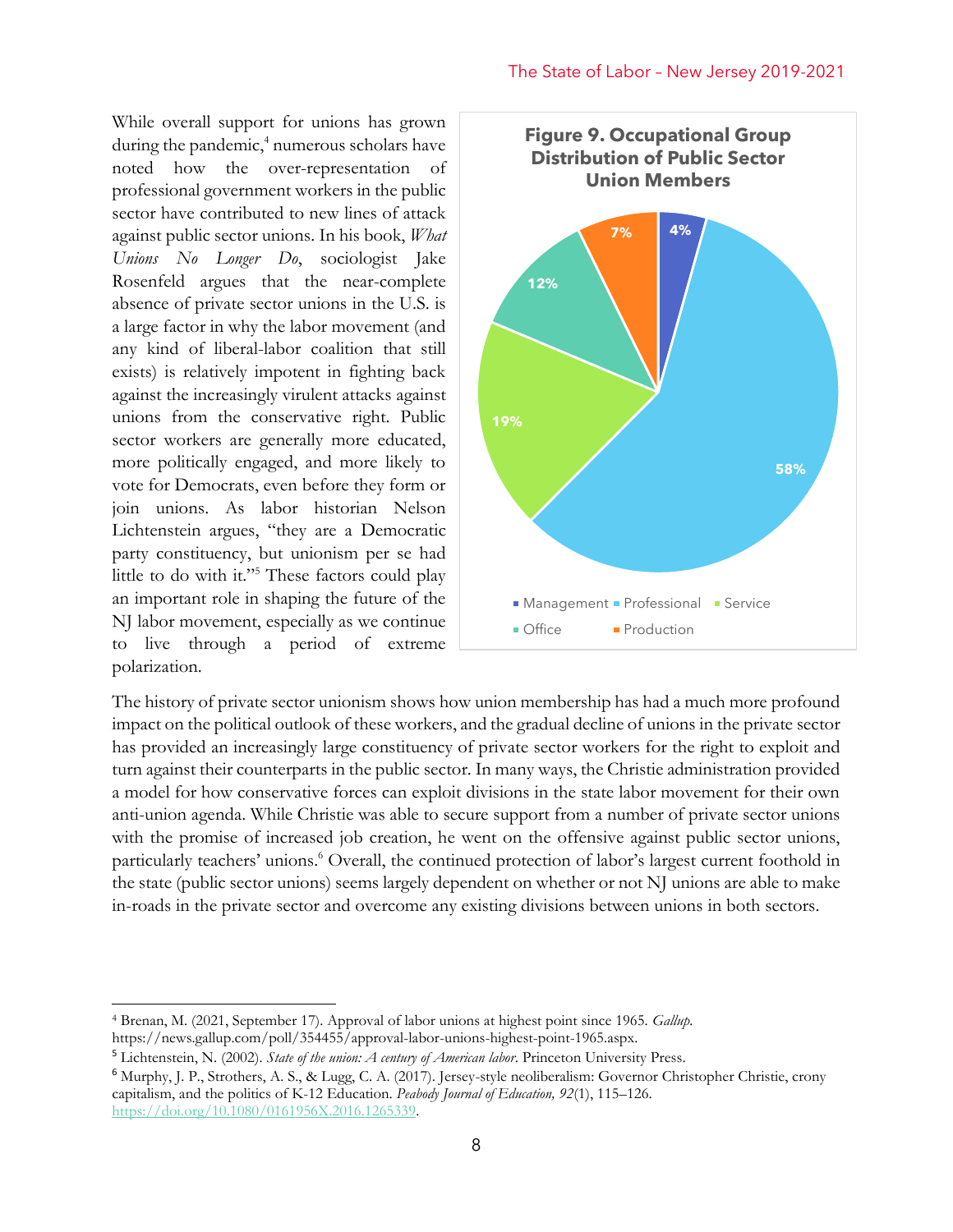### COVID-19 Effects on Unionization by Industry & Occupation

Grouping together both private and public sectors, we can see that union density growth in production occupations may be a significant driver in the overall growth of NJ union density during the pandemic, which should be explored further. A variety of factors could be at play here. On the one hand, workers in critical industries during the pandemic may have had more relative job security than other parts of the workforce. On the other hand, private sector union density, while low, is still primarily confined to production occupations. In this way, potential job losses in these industries may have inflated the density of union workers, who were most likely protected from layoffs by strong collective bargaining agreements, or at the very least the ability to negotiate to minimize job loss. Overall, Figure 10 shows that the production group's union density grew by nearly 4% pre-COVID to post-COVID, while professional, service, and office occupational groups declined by less than 1% each. Interestingly, we observed a slight uptick in management union density—about half a percentage point gain during the pandemic. This uptick may largely be driven by the public sector, where supervisor organizing rights tend to be less restricted than in the private sector under the National Labor Relations Act.



### **UNIONIZATION BY DEMOGRAPHIC CHARACTERISTICS**

Since the last issue of this report, the racial uprisings of the summer of 2020 have brought into sharper focus the institutional inequalities in the labor market along the lines of race and gender, and unions are by no means immune to these forces. While the history of the U.S. labor movement includes many instances of racism, misogyny, and exclusivity, there are also many examples of unions engaging in anti-racist, feminist, pro-immigrant, and other social justice work. New evidence also points to a direct correlation between falling union membership and the rise in white racial resentment politics in recent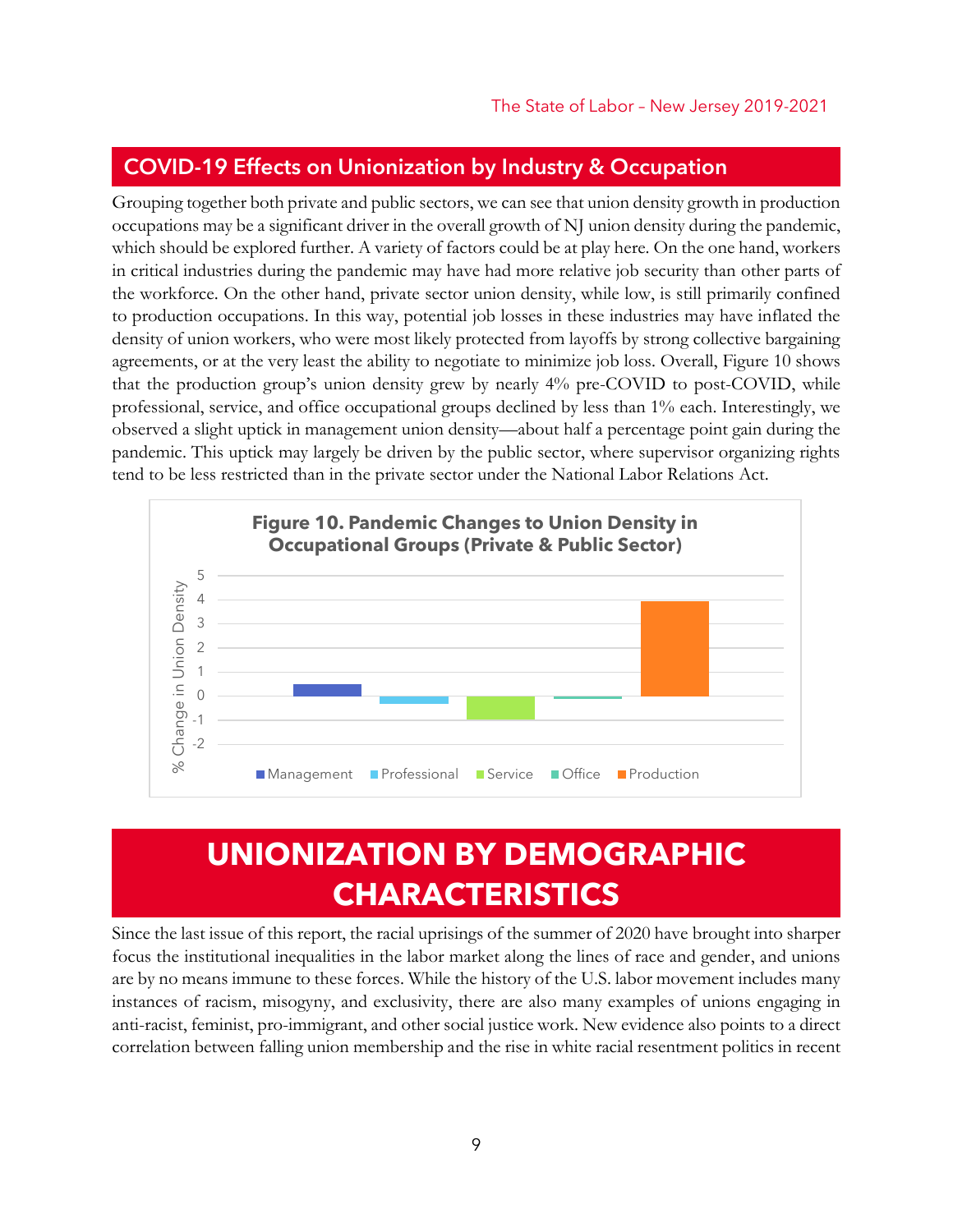decades. <sup>7</sup> Understanding trends in the racial and demographic characteristics of NJ unions, particularly during the pandemic, is key to ensuring that the state's labor movement is answering calls for racial and gender justice and building a more inclusive multiracial working-class movement.

Among major race/ethnicity groups, Figure 11 shows that Black workers in NJ continue to have the highest union density compared to other racial and ethnic groups. Moreover, Black union density in the state is almost *double* the 2021 national average of 11.5%.<sup>8</sup> Hispanic workers in the Garden State also outperform their national average of 9%. In the private sector, both Black and Hispanic workers have higher union density than white workers, and non-white workers from other racial and ethnic categories trail closely behind white workers. However, in the public sector, these positive diversity trends get effectively reversed. White workers in the public sector have the highest union density among any racial/demographic group, outperforming most other categories by 6-8%.

This is a particularly interesting dynamic; especially as public sector unions are some of New Jersey's largest. One would imagine that strong anti-discrimination and civil service protections in public sector hiring would create a more diverse workforce from which to organize from. However, our analysis of 2019-21 data shows that white workers (as well as Asian workers) are slightly overrepresented in the state's public sector, while Black workers are slightly underrepresented compared to the total workforce. Other factors could include the racial concentration of workers in particular occupations, such as educators vs. municipal workers. However, even demographic differences in the workforce



<sup>\*</sup> Asian public sector estimates should be interpreted with caution as the sample size was <100.

<sup>7</sup> Frymer, & Grumbach, J. M. (2021). Labor unions and white racial politics. *American Journal of Political Science, 65*(1), 225– 240[. https://doi.org/10.1111/ajps.12537.](https://doi.org/10.1111/ajps.12537)

<sup>8</sup> U.S. Bureau of Labor Statistics (2022, January 22). Union members summary. [https://www.bls.gov/news.release/union2.nr0.htm.](https://www.bls.gov/news.release/union2.nr0.htm)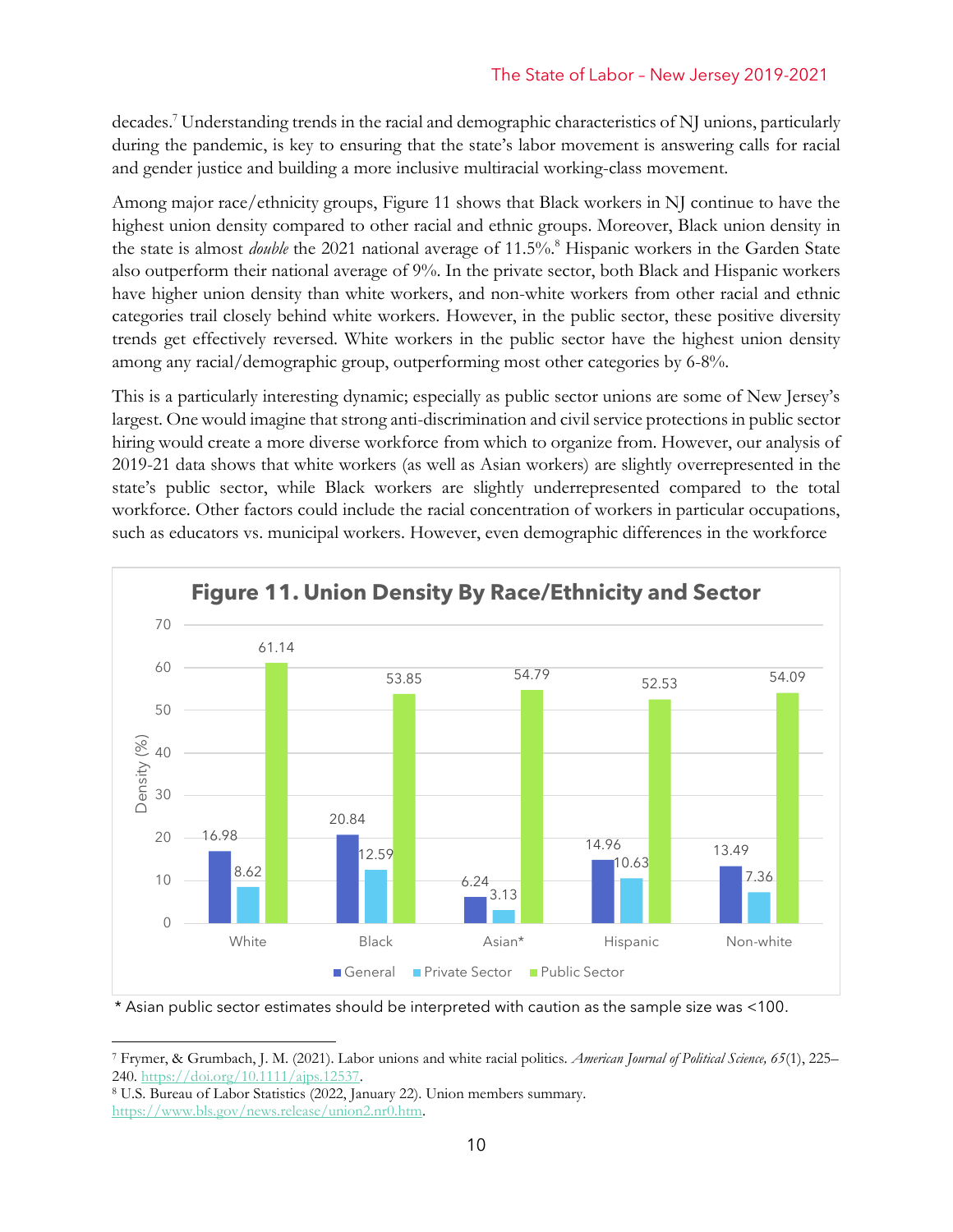do not fully explain why non-white workers seem less likely to be unionized than white workers. These results should be further explored by both researchers and public sector unions in the state.

The racial union density statistics also reflect the trend in the racial composition of union members. As seen in Figure 12, while Black workers comprise a little over 11% of the total workforce, they make up 15% of all union members and nearly 17% of union members in the private sector. However, their share of public sector union membership stands at less than 14%. Non-white workers are more represented in public sector unions than in private sector unions, while Asian workers are slightly less.

Taking a more intersectional look at union density, Figure 13 shows union density by race/ethnicity, sex, and sector. The dark blue bars represent overall union density while the light blue are for private sector and the green are public sector, respectively. Looking at overall trends, we can see some variation in density across the sectors by demographic characteristics, but overall, the public sector remains more highly unionized than the private sector for all categories of workers.



Looking more closely, we can see that Black men have the highest levels of union density in the private sector (15.97%) and among all sectors (21.41%). Black women trail closely behind in their density among all sectors (20.36%), but these women have only 9.5% density in the private sector. Hispanic men are also closely behind Black men in terms of density in the private sector, standing at 14.53% and among all sectors (18.04%). We see the lowest levels of union density among all sectors in Asian women (4.68%), and Asian men have the lowest levels of union density in the private sector (2.93%).

The public sector density statistics discussed above are also reflected in the race and gender breakdowns here, although it is difficult to make concrete conclusions, as most of the public sector tabulations listed here are potentially non-representative given the narrower samples. We can say that white women and white men both lead in union density in the public sector. In addition, while Black women outperform white women in density in the private sector, the reverse is the case in the public sector.

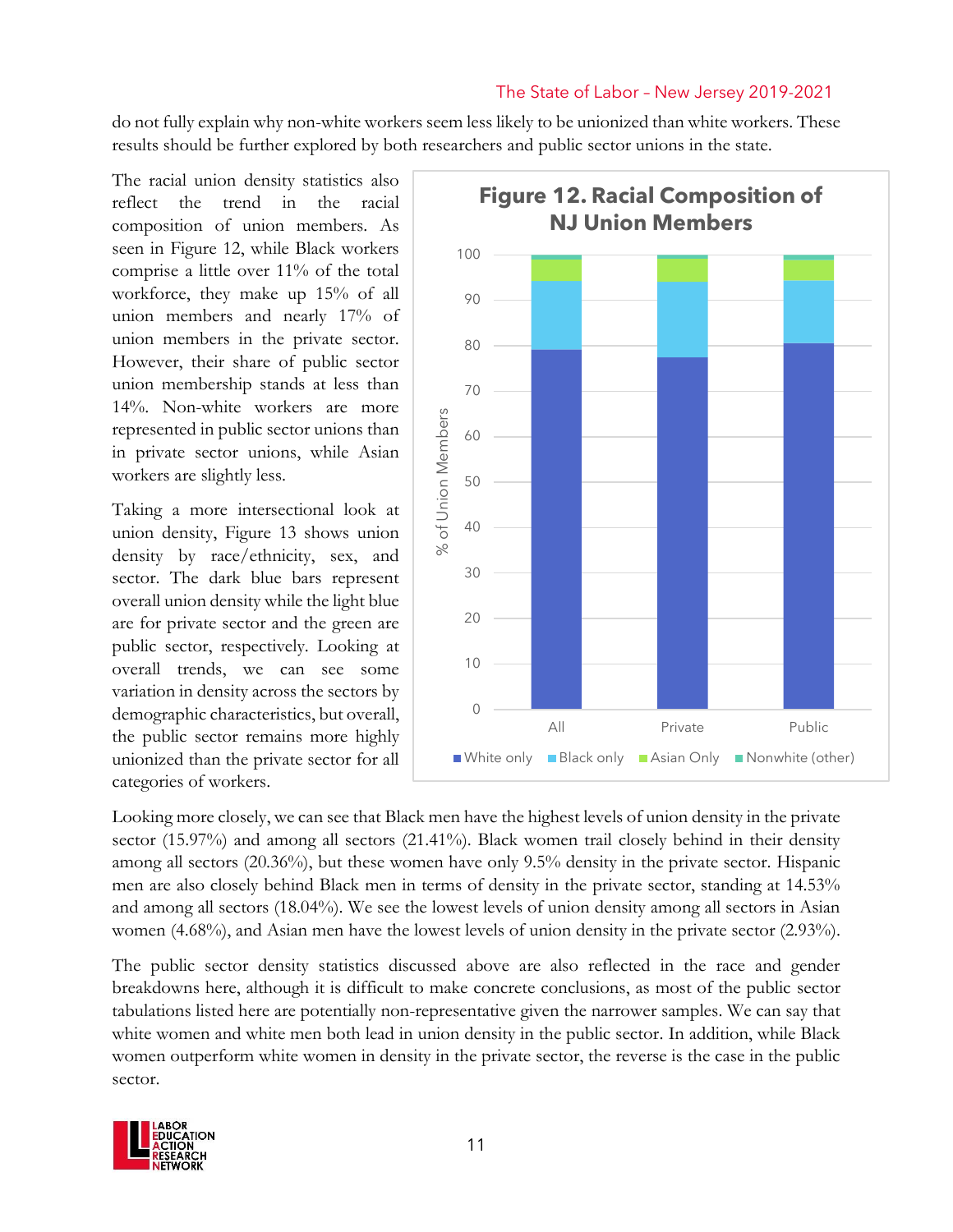

Note: \*Public sector estimates for Black men, Asian men, Asian women, Hispanic men, and Hispanic women should be interpreted with caution as the sample size was <100

Union density by gender, displayed below in Figure 14, shows that men and women are roughly even in terms of their overall union density. However, male density in the private sector continues to outpace female density. Men slightly outpace women in terms of union density in the public sector, particularly at the federal level. However, as seen in the next section, these advantages seem to be largely driven by gains made during the pandemic. While female union density has been steady or slightly up during the pandemic, male union density has increased at more rapid rates in both the public and private sectors.



\*Federal public sector estimates for both men and women should be interpreted with caution as the sample size was <100.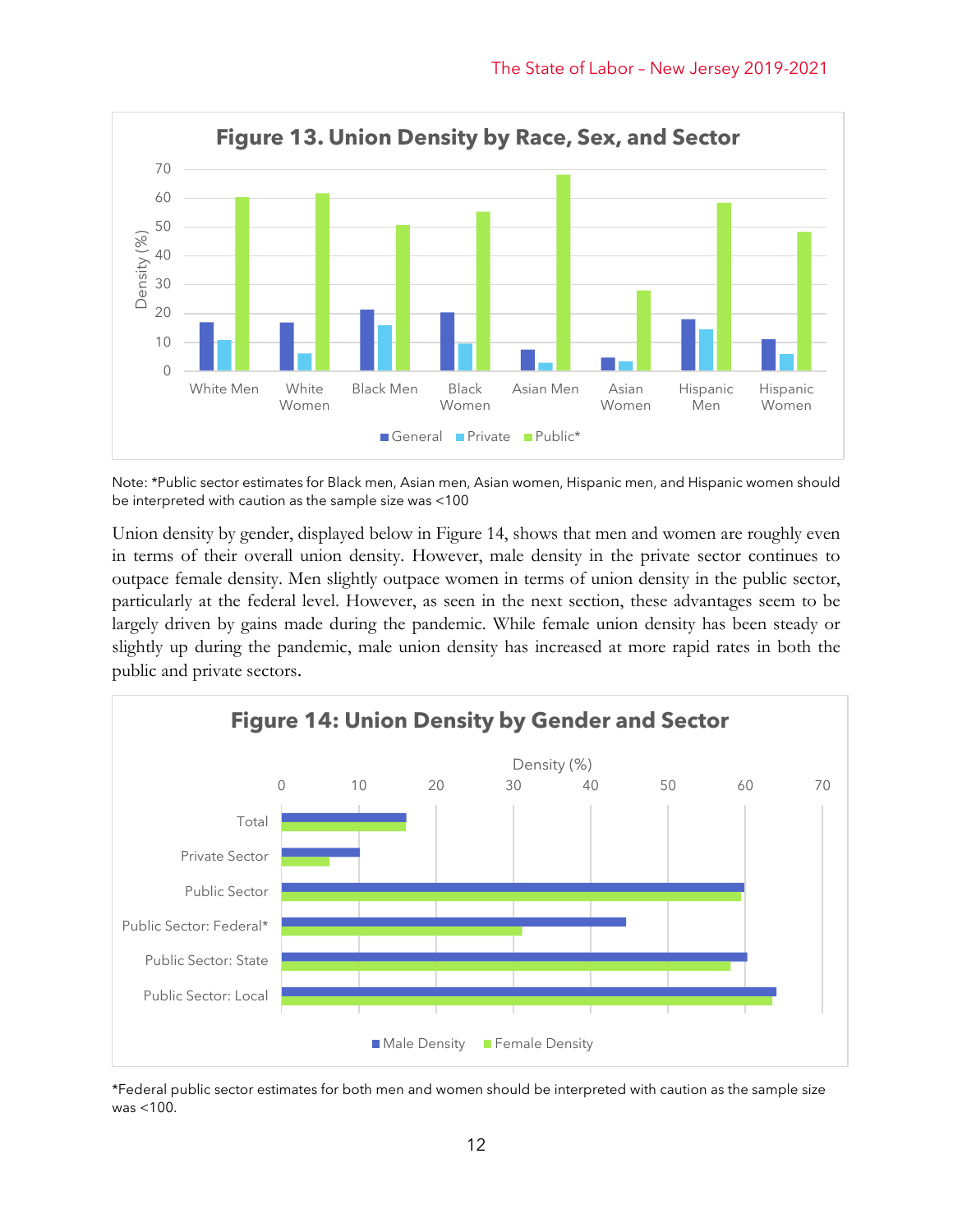Reflecting the overall union density picture in private sector industries, Figure 15 shows that men outpace women in union density across almost all private sector industries except wholesale and retail trade. Interestingly, we can see a fairly significant density advantage for men in the education and health services industry. However, looking at the density of *public sector* education and health services workers specifically, we can see a significantly different picture. Figure 16 shows how public sector women have much higher union density then men in this industry, at both the state and local level, where women have a very impressive 84.86% union density.

In terms of the distribution of union members in private sector industries, we can see trends that reflect the long history of gender segregation of employment in particular industries. In Figure 17 on the next page, we can see that male union members are located primarily in construction and transportation and utilities industries. In contrast, over half of unionized women in the private sector are located in education and health services. Wholesale and retail trade also remains a prominent industry for female union members. These distributions may also point to why male union members overtook women both in terms of density and as a share of all union members during the pandemic. From the sectoral data, we know that



\*Female estimates in construction, transportation and utilities, and information should be interpreted with caution as the sample size was  $< 100$ .



\*Male estimates at the state level should be interpreted with caution as the sample size was <100.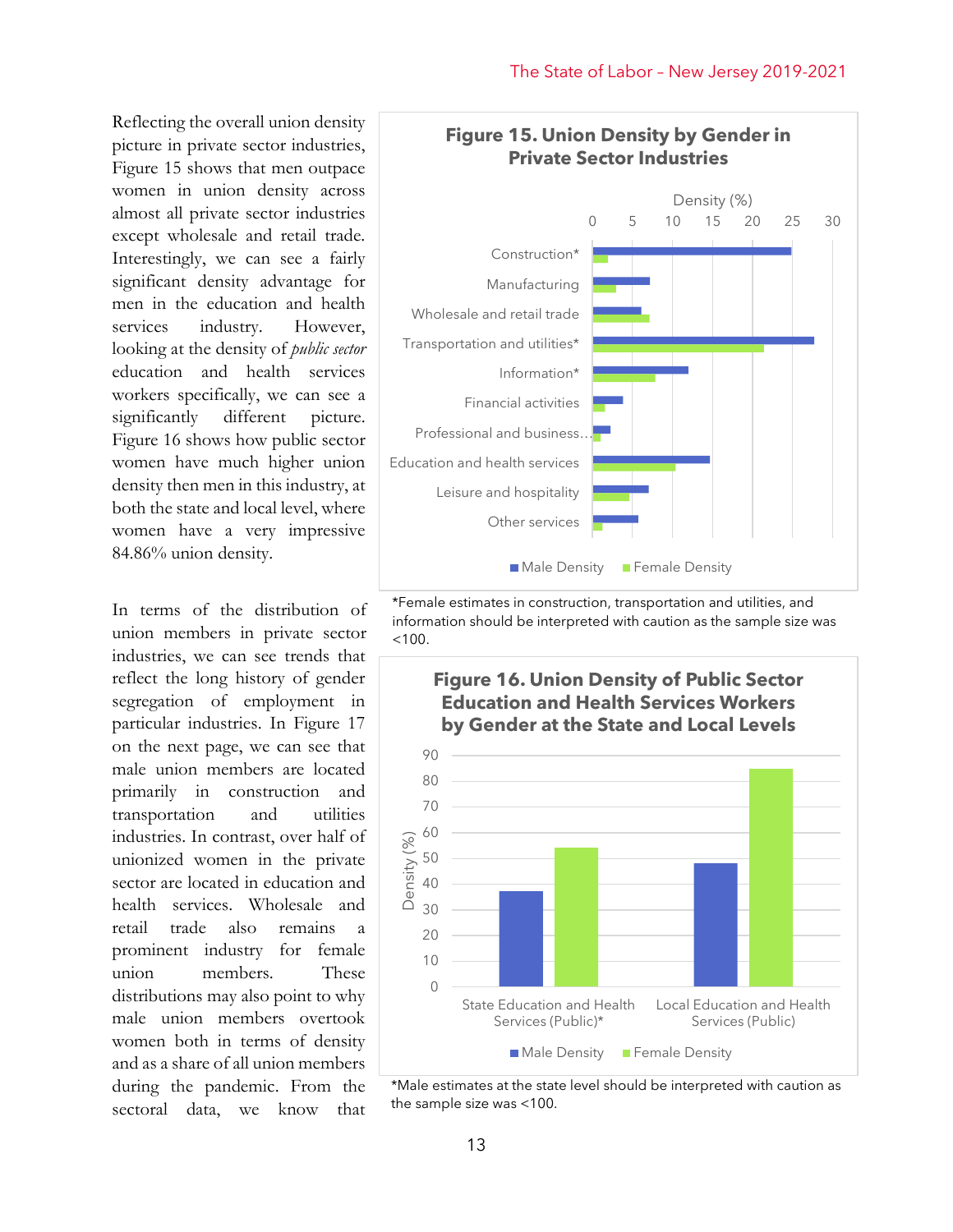production-related occupations grew significantly in union density during COVID-19, and this includes the top two industries for male union members. Overall, it seems clear that the occupational landscape in the state remains quite gendered, and that has hurt female union membership during the pandemic.





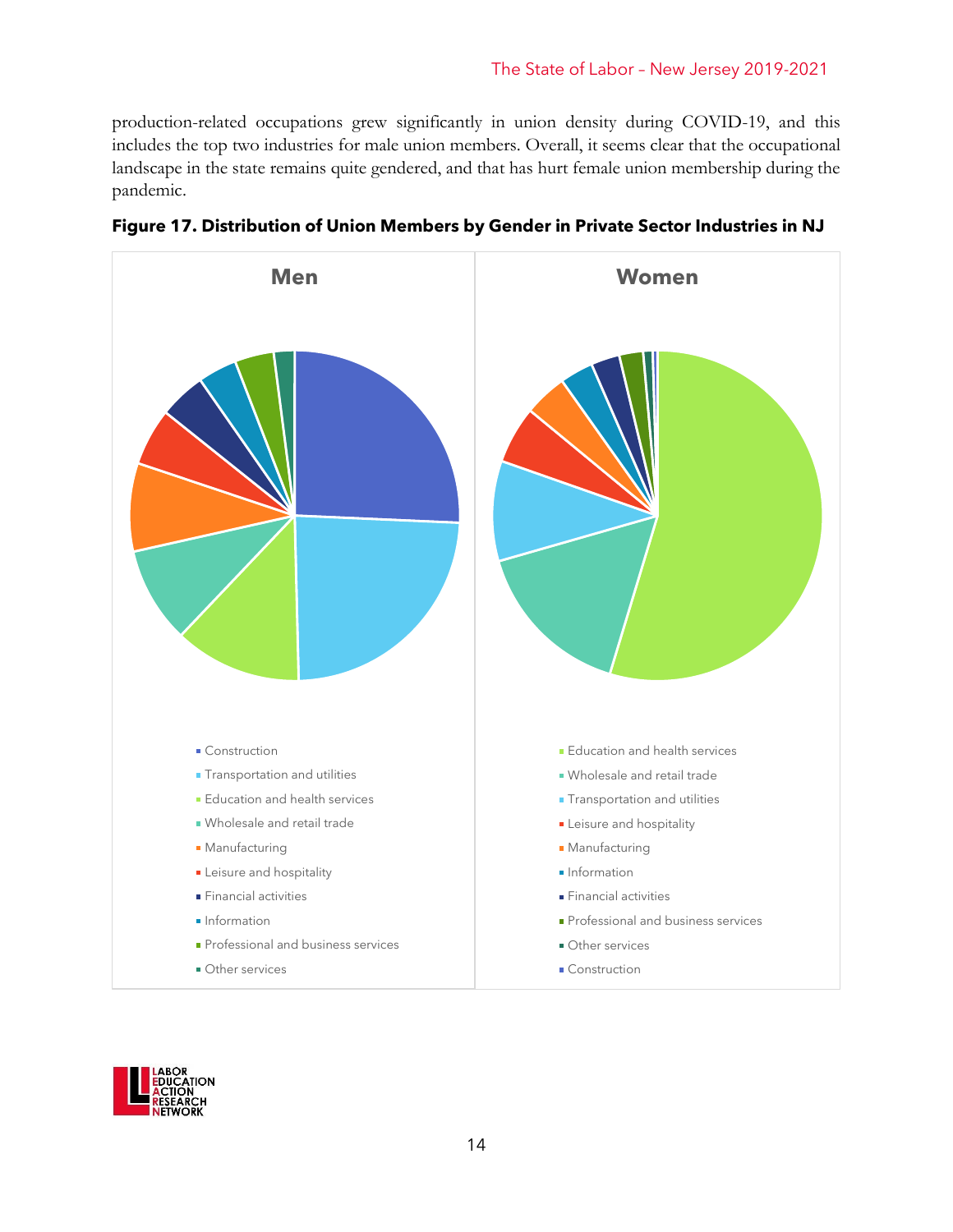### COVID-19 Effects on Unionization by Demographic Characteristics



In addition to demographic differences in union density and characteristics, we also observed fairly significant differences in how the pandemic impacted unionization within different demographics. Looking at changes in union density during the pandemic, Figure 18 shows that both Black and non-white workers saw declines in union density, while white and Asian workers gained in union density by over 1%. Impressively, Hispanic workers saw a gain in unionization by nearly 3% pre-COVID to post-COVID. This bucked national trends which showed that Hispanic workers lost ground in union density by about 1% between 2020 and 2021.

Understanding these changes from an intersectional standpoint, we can see some interesting trends. One important finding shown in Figure 19 is that the slight decline in Black union membership during the pandemic seems to be largely driven by unionization declines in Black women

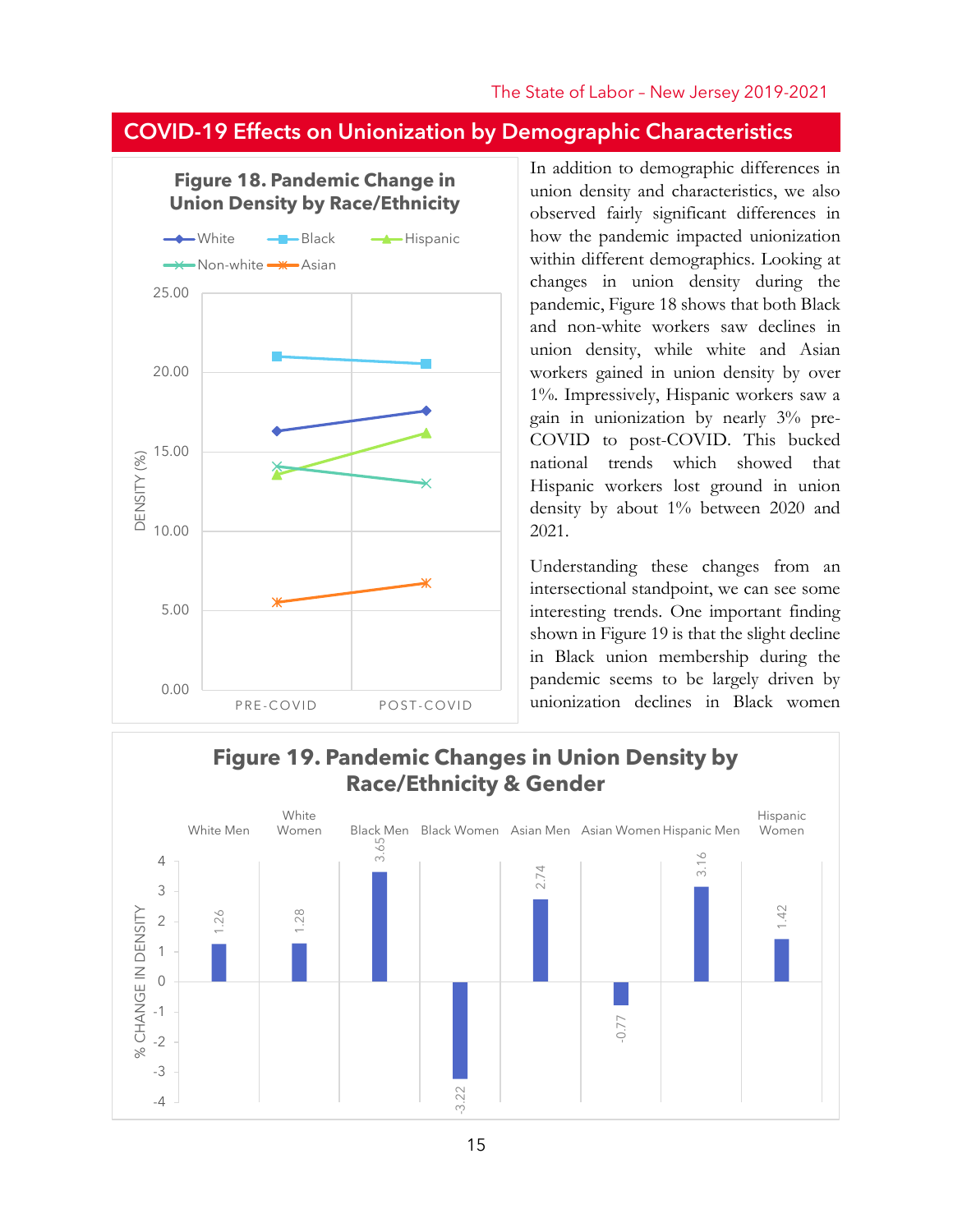workers. Black male and female union density effectively went in opposite directions during the pandemic, with Black men gaining density by 3.65% and Black women declining in union density by 3.22% —the largest decline among all categories. Among all race and gender categories, Black men and Hispanic men seemed to have the largest gains in density during the pandemic.

In terms of pandemic changes to the racial composition of the labor movement in NJ, Figure 20 highlights declines in both Black and white workers in unions but gains by non-white workers. In other words, while the share of Black workers in unions declined during the pandemic, union membership did not necessarily become less diverse. Asian sample sizes here were too small to provide any accurate comparisons.

As described in the previous section, while men currently outpace women in terms of union density in the state, this seems largely driven by the pandemic. According to national BLS data, while the number of individual male union members remained steady last year, the number of unionized women declined by nearly 200,000 nationally.<sup>9</sup> In this way, raw losses in unionized women may have exceeded any relative gain that women's union density would have received from the broader contraction in the workforce during the pandemic. Figure 21 shows how, despite women leading men in union density prepandemic in both total union density and public sector density, they are now roughly even in with men total density and trail male density by about 3% in the public sector.





### **Figure 21. Pandemic Changes to Union Density by Gender**

<sup>9</sup> U.S. Bureau of Labor Statistics (2022, January 22). Union members summary. [https://www.bls.gov/news.release/union2.nr0.htm.](https://www.bls.gov/news.release/union2.nr0.htm)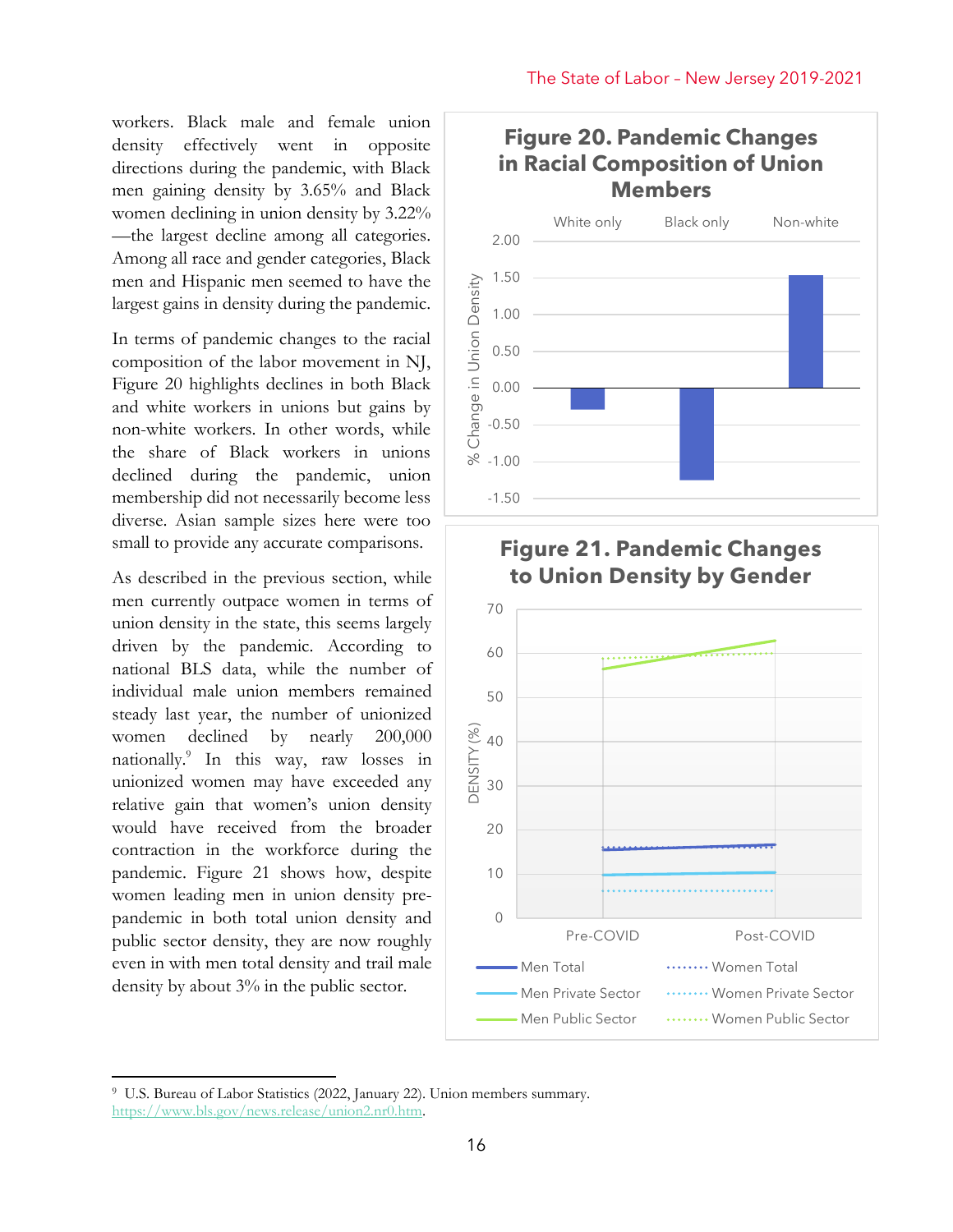

Reflecting the pandemic changes in union density, COVID-19 appears to have had a significant effect on the gender composition of union membership. Figure 22 shows how, pre-COVID, women comprised a majority of union members in the state, reflecting longterm trends showing slower declines in unionization rates for women than men. However, pandemic-related changes to workplaces and the labor market seem to have at least temporarily reversed these trends. Women now comprise a minority of union members in the state. In the private sector, women were already underrepresented in the ranks of union members, but their share has declined since the pandemic began. In addition, while women continue to be over-represented among public sector union members, their share has also declined post-pandemic.

It is no secret that the pandemic has fundamentally challenged the division of labor in most U.S. households, putting more burdens on women and caretakers, and often disrupting (or completely halting) their paid employment. These trends can also be seen in changes in employment and union density among parents during the pandemic. Looking at parents, Figure 23 highlights how union

### **Figure 23. Pandemic Changes in NJ Union Density of Workers by Parental Status**

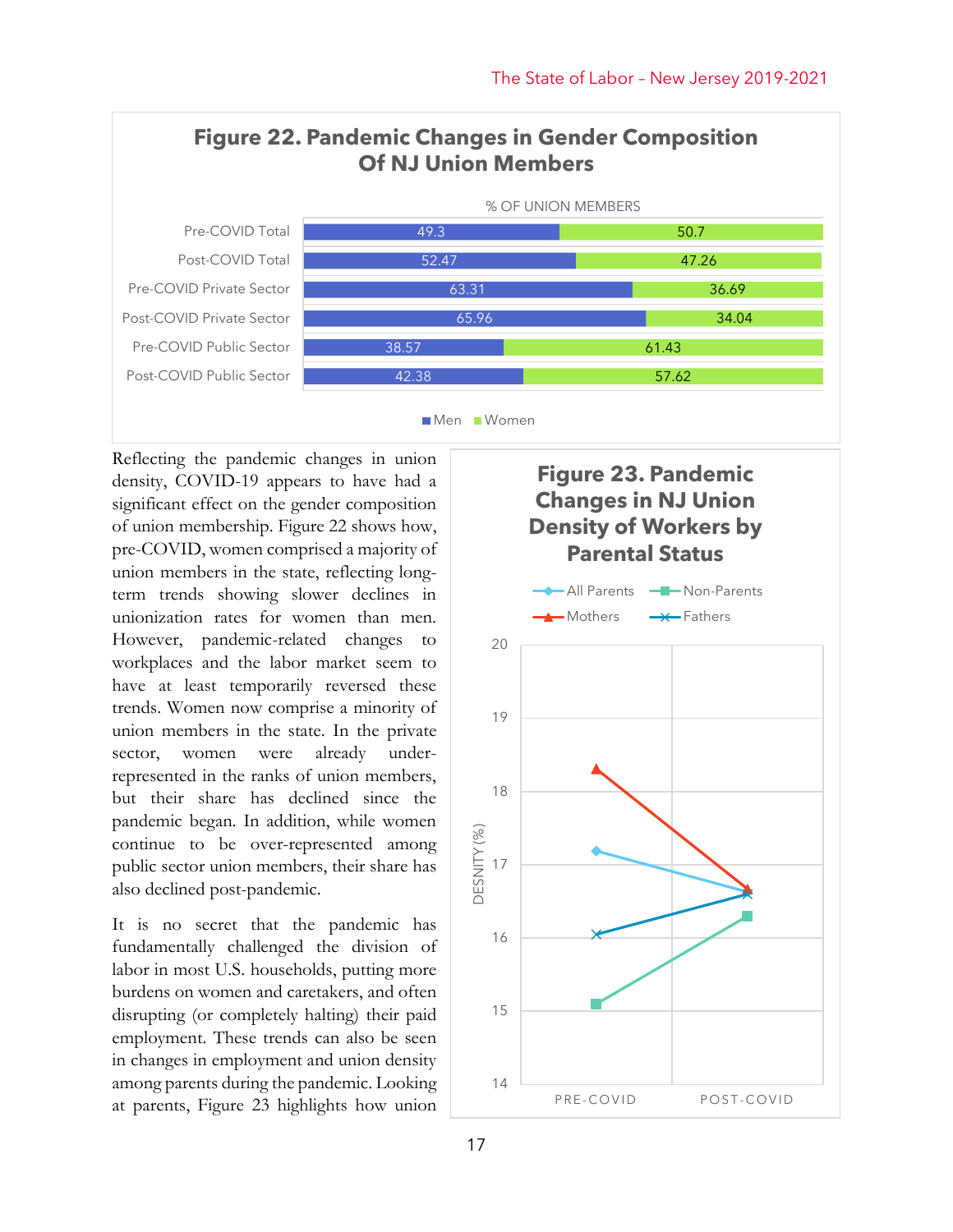density among mothers fell by almost 2%, while density among fathers and non-parents rose by about 1%. While density among all parents declined by about 0.6%, this slight decline appears to be driven entirely by the decline in density among unionized mothers.



Other analyses conducted during the pandemic have found that mothers were more than 3 times more likely than fathers to lose their employment.<sup>10</sup> Unpartnered mothers in particular experienced severe employment declines, falling by  $9\%$  nationally in the first six months of the pandemic.<sup>11</sup> In New Jersey, as Figure 24 shows, employment declines for mothers during the pandemic were more than double the declines seen by fathers. In addition, Figure 25 (on the next page) shows how Hispanic mothers in particular were the most impacted, seeing an employment decline of over 7% pre-COVID to post-COVID.

Numerous studies have highlighted how unions have been key vehicles for securing vital caregiving necessities at the bargaining table for workers who would otherwise not have access to these benefits, including paid parental leave, childcare subsidies, and more.<sup>12</sup> However, it seems that even these kinds of benefits secured by NJ unions could not overcome the immense pressures placed on mothers during the pandemic, particularly when children were schooling remotely. Continuing to push for (or expand) these kinds of benefits at the bargaining table should hopefully protect unionized mothers from future disruptions in the labor market. Moreover, as women continue to struggle to re-enter the

<sup>10</sup> Henderson, T. (2020, September 8). Mothers are 3 times more likely than fathers to have lost jobs in pandemic. *Pew Charitable Trusts.* [https://www.pewtrusts.org/en/research-and-analysis/blogs/stateline/2020/09/28/mothers-are-3](https://www.pewtrusts.org/en/research-and-analysis/blogs/stateline/2020/09/28/mothers-are-3-times-more-likely-than-fathers-to-have-lost-jobs-in-pandemic) [times-more-likely-than-fathers-to-have-lost-jobs-in-pandemic.](https://www.pewtrusts.org/en/research-and-analysis/blogs/stateline/2020/09/28/mothers-are-3-times-more-likely-than-fathers-to-have-lost-jobs-in-pandemic)

<sup>11</sup> Barroso, A. & Kochar, R. (2020, November 24). In the pandemic, the share of unpartnered moms at work fell more sharply than among other parents. *Pew Research Center.* [https://www.pewresearch.org/fact-tank/2020/11/24/in-the](https://www.pewresearch.org/fact-tank/2020/11/24/in-the-pandemic-the-share-of-unpartnered-moms-at-work-fell-more-sharply-than-among-other-parents/)[pandemic-the-share-of-unpartnered-moms-at-work-fell-more-sharply-than-among-other-parents/.](https://www.pewresearch.org/fact-tank/2020/11/24/in-the-pandemic-the-share-of-unpartnered-moms-at-work-fell-more-sharply-than-among-other-parents/)

<sup>12</sup> Park, T.-Y., Lee, E.-S., & Budd, J. W. (2019). What do unions do for mothers? Paid maternity leave use and the multifaceted roles of labor unions. *ILR Review, 72*(3), 662–692. https://doi.org/10.1177/0019793918820032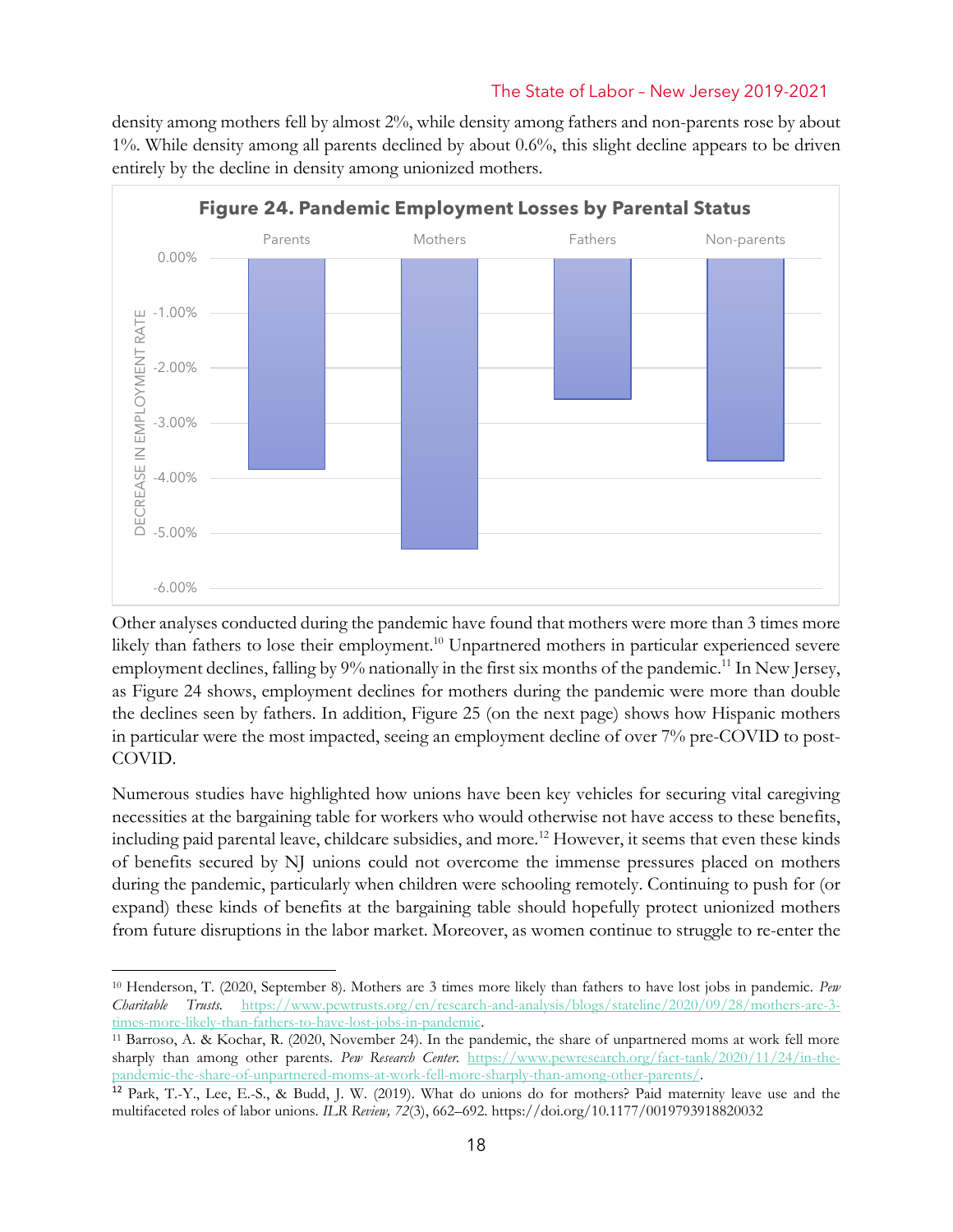

workforce,<sup>13</sup> a caregiving-centered bargaining agenda as well as supportive public policy should help encourage more mothers to rejoin the ranks of the state's labor force and labor movement.

### **UNION WAGE PREMIUM**

We look next at the difference in pay rates for union vs. non-union workers across a variety of job and personal characteristics. We caution readers that these numbers are just for the sake of comparison as they do not simultaneously take into consideration the full range of factors that may shape differences in wages across various occupations and demographic characteristics. Limited sample sizes prevent us from digging into more granular analyses.

Looking at Table 3, we can see that on average full-time unionized workers in New Jersey made over 10% more than their non-unionized counterparts between 2019 and 2021. Part-time workers appear to benefit even more from having a union, earning more than 53% higher wages each week, driving the total union wage premium for all workers (part-time and full-time) up to nearly 21%. It is unclear if the significant premium for part-time workers is due to higher pay rates for unionized shops or if issues related to scheduling and minimum hours are driving the difference.

Unionized workers in local governments seem to be receiving the highest wage premium amongst the sectors. Again, we caution readers as this could be a result of which municipal occupations are more likely to be unionized. Along gender lines, women benefit significantly from having a union, earning 19% more than their non-union counterparts. Looking at race and ethnicity, Hispanic workers and

<sup>13</sup> Tucker, J (2022). Men have now recouped their pandemic-related labor force losses while women lag behind. *National Women's Law Center.* [https://nwlc.org/wp-content/uploads/2022/02/January-Jobs-Day-updated.pdf.](https://nwlc.org/wp-content/uploads/2022/02/January-Jobs-Day-updated.pdf)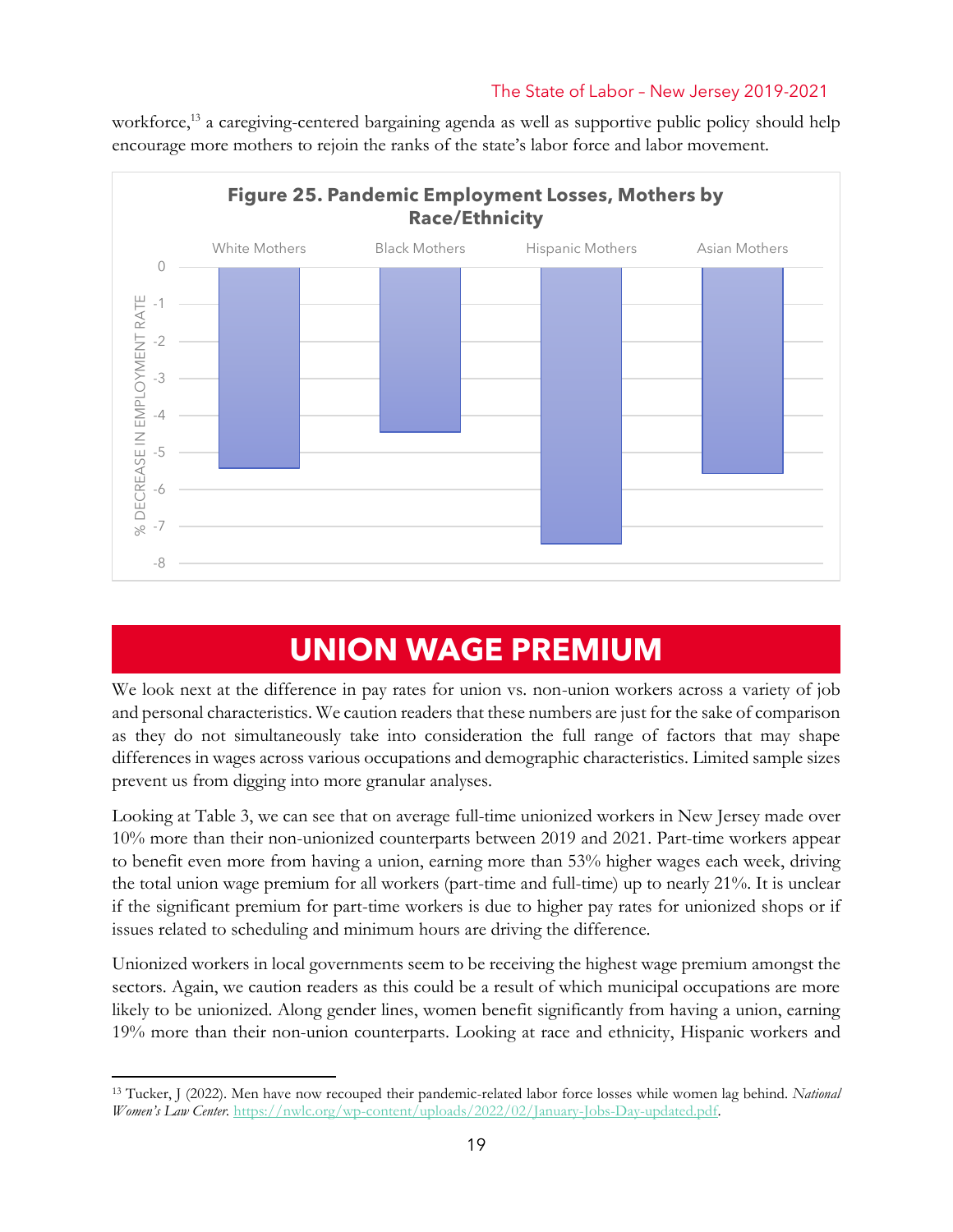Black workers benefit the most from having a union in their workplace, earning over 25% more than their non-union counterparts. Young workers also seem to be strongly benefitting from unionization in terms of wages, but these estimates should be read with caution as the sample size was below the threshold of 100. Looking more closely at a few industries and occupations, private sector construction workers make over 30% more with a union while service sector workers make nearly 11% more with a union. Public sector education and health and protective service workers make over 34% more when they are unionized.

| <b>Category</b>                      | <b>Non-Union</b><br><b>Weekly</b>   | <b>Union</b><br><b>Weekly</b> | <b>Union</b><br><b>Wage</b><br><b>Premium</b> | Pct. Diff |
|--------------------------------------|-------------------------------------|-------------------------------|-----------------------------------------------|-----------|
| <b>All Workers</b>                   | \$1,035.97                          | \$1,277.57                    | \$241.60                                      | 20.89%    |
| <b>All Full-time Workers</b>         | \$1,205.48                          | \$1,335.42                    | \$129.94                                      | 10.78%    |
| <b>All Part-time Workers</b>         | $\frac{1}{2}$<br>383.98             | \$<br>662.99                  | \$279.01                                      | 53.30%    |
| <b>Full-time Only, Detailed</b>      |                                     |                               |                                               |           |
| <b>Private Sector+</b>               | \$1,142.27                          | \$1,255.97                    | \$113.70                                      | 9.95%     |
| <b>Public Sector</b>                 | \$1,174.22                          | \$1,409.78                    | \$235.57                                      | 20.06%    |
| <b>Public Sector (State)</b>         | $$1,161.49*$                        | $$1,341.69*$                  | $$180.20*$                                    | 15.51%*   |
| <b>Public Sector (Local)</b>         | \$1,118.22                          | \$1,451.63                    | \$333.41                                      | 29.82%    |
| <b>Men (All)</b>                     | \$1,319.61                          | \$1,389.00                    | \$<br>69.39                                   | 5.26%     |
| Men up to \$2,465 (2x NJ Median)     | \$1,092.38                          | \$1,236.80                    | \$144.42                                      | 12.4%     |
| Men up to \$1.232 (NJ Median)        | $\sqrt[6]{\frac{1}{2}}$<br>746.78   | \$<br>828.14                  | 81.66<br>\$                                   | 10.33%    |
| <b>Women (All)</b>                   | \$1,071.81                          | \$1,275.90                    | \$204.09                                      | 19.04%    |
| Women up to \$2,465 (2x NJ Median)   | 963.11<br>$\frac{1}{2}$             | \$1,172.92                    | \$209.81                                      | 19.65%    |
| Women up to \$1.232 (NJ Median)      | $\boldsymbol{\mathsf{S}}$<br>718.02 | \$<br>813.83                  | \$95.81                                       | 12.51%    |
| <b>White</b>                         | \$1,198.07                          | \$1,384.29                    | \$186.22                                      | 15.54%    |
| <b>Black</b>                         | $\frac{1}{2}$<br>810.40             | \$1,045.85                    | \$235.45                                      | 25.37%    |
| <b>Hispanic</b>                      | $\sqrt{2}$<br>887.00                | \$1,124.92                    | \$237.92                                      | 26.82%    |
| Young (16-24yrs in age)              | 732.30<br>\$                        | $$1,026.87*$                  | $$294.56*$                                    | 40.22%*   |
| Prime (25-65yrs in age)              | \$1,248.69                          | \$1,361.23                    | \$112.54                                      | 9.01%     |
| <b>Construction (private)</b>        | \$1,070.73                          | \$1,457.22                    | \$386.49                                      | 30.58%    |
| <b>Service Sector (private)</b>      | \$1,060.87                          | \$1,175.57                    | \$114.70                                      | 10.81%    |
| <b>Education and Health (public)</b> | $$1,118.35*$                        | $$1,517.46*$                  | $$399.11*$                                    | 35.69%*   |
| <b>Protective Service (public)</b>   | $$1,254.96*$                        | $$1,683.40*$                  | \$428.44*                                     | 34.14%*   |

### **Table 3. NJ Union Wage Premium Rates, 2019-2021**

<sup>+</sup>Private sector weekly wages are derived only from occupations with sufficient sample size to avoid any potential skewing as a result of outliers – non-eligible managerial occupations excluded.

\* Estimates should be interpreted with caution due to low sample size (N <100).

Taken together, we can see that despite declining union density in recent decades, union workers still earn more on average than their non-union counterparts. When workers have the ability to bargain collectively over wages, they tend to bring home a greater percent of the value they produce with their labor.

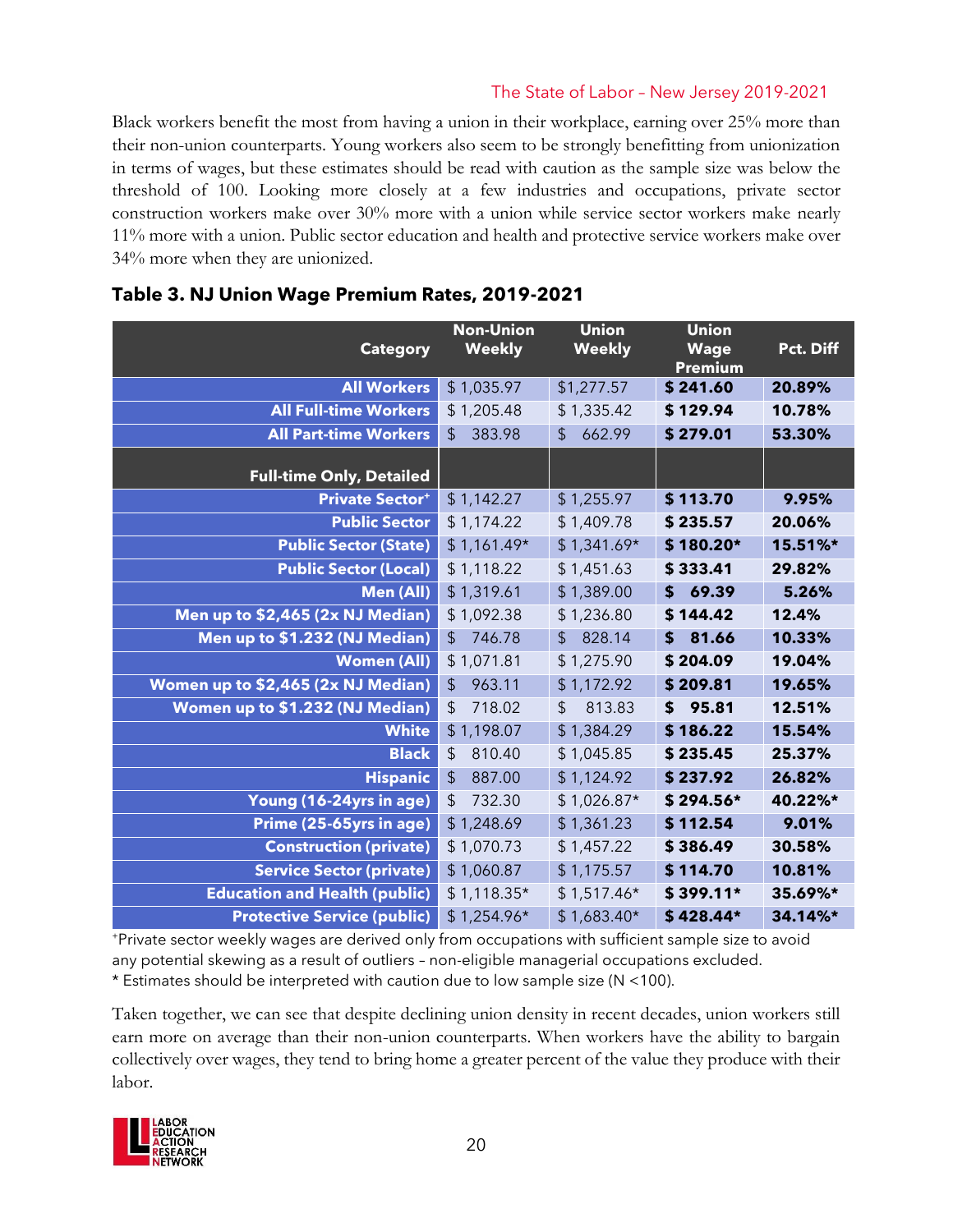### **CONCLUSION**

Despite a minor uptick in unionization resulting from the COVID-19 pandemic, it remains uncertain whether the long-term trend of slow union decline has been halted or if this is merely a "blip" on the historical radar. Massive economic shifts, including deindustrialization, globalization, neoliberal privatization, deregulation, and the rise of hostility toward unions among employers are many of the factors that have contributed to union decline.

We hope that our findings here provide insights into how the pandemic has impacted unionization in New Jersey as well as offer some strategic guidance to the Garden State's labor movement. The numbers in this report do not point to a certain strategy to move forward, but they do highlight groups that have lost ground during the pandemic, and thus who is most likely in need of organizing in the current moment. Moreover, we have tried to emphasize the crucial need for more organizing in the private sector—not just as a way to bolster the overall labor movement, but also as a way of protecting labor's currently strong foothold in the public sector. While the current political conditions in the state are squarely pro-union, surviving a future resurgence of anti-union political forces necessitates increasing union density in the private sector—a task that will require collaborations across organizations and across sectors.

Increasing employment in industries with low levels of unionization and high levels of employer resistance will further contribute to declining unionization rates. Expansion of employment in highly unionized industries will bolster union density. And of course, new union organizing will help to bolster union density. Given current labor laws and high levels of employer opposition, new organizing in the private sector has become increasingly difficult, to say the least. Changes to federal labor law could influence the ability of workers to more easily organize into unions and negotiate over wages, hours, and working conditions.

However, more unions (and workers themselves) are finding it possible to overcome these barriers and win, especially as workers have a bit of an upper hand in the current labor market. What the next few years will hold is uncertain, but current levels of unrest and new union organizing offer a twinkle of hope for those in support of a stronger labor movement in the U.S. as a means of reducing high levels of income and wealth inequality—especially along the lines of race and gender. An equitable, just, and pro-worker future for the Garden State will ultimately depend on whether the state's labor movement can take the small window the pandemic has opened for increased unionization and transform it into a gate to funnel thousands (even millions) of new workers into unions.

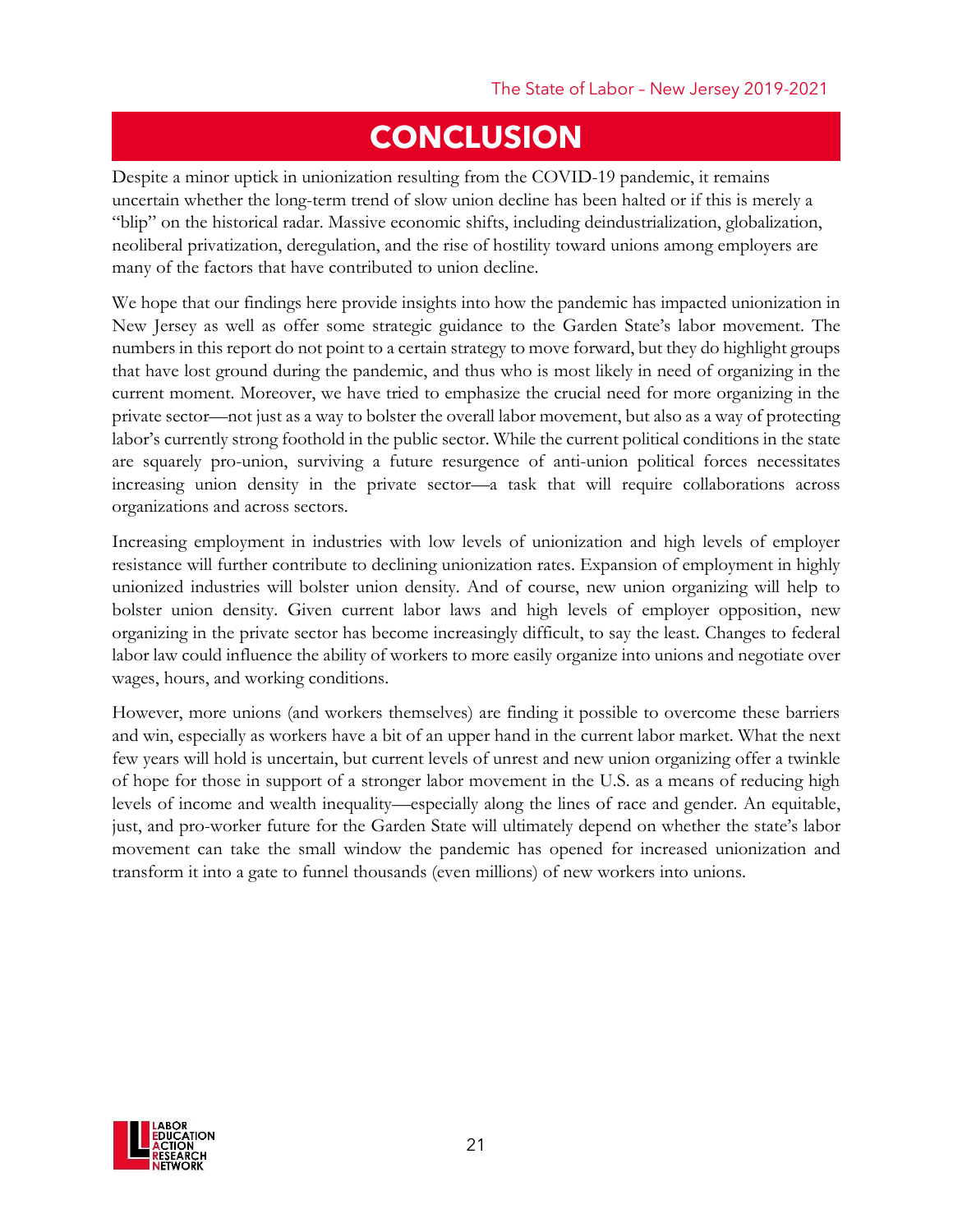### **NOTES**

i. "Union density" denotes the proportion of all full-time, nonagricultural, wage and salary workers who are union members in a region, occupation, or industry. Data for the state rankings displayed in Figure 1 are from Hirsch and Macpherson, 2022.

ii. The "2019-21" data discussed here and shown in the figures and tables throughout are the averages for the 24 months merged into one data set. All results are calculated for employed civilian wage and salary workers aged 16 and over. We followed the sample definition and weighting procedures described in Barry T. Hirsch and David A. Macpherson, *Union Membership and Earnings Data Book* (Washington D.C.: Bureau of National Affairs, 2018). New in this edition of the report are comparisons based on averages from the periods immediately before and immediately following the onset of COVID-19 in March 2020. "Pre-COVID" data discussed here and shown in the figures and tables throughout represents averages for January 2019-February 2020, while "post-COVID" data represents the averages for March 2020-January 2021. The same definition and weighting procedures are used for these comparisons, just restricted to smaller datasets. We also understand that these divisions are somewhat arbitrary in that the pandemic has not been eradicated and continues to impact the labor market in the U.S. and around the world.

iii. To ensure reliability, given the limitations of the CPS dataset, we have attempted to restrict unionization rates only for subgroups that have a minimum of 100 observations. Subgroups such as individual occupations and racial categories that fall below this threshold are combined into larger groups (e.g., "nonwhite" as opposed to black, Asian, etc.) to provide projections. In some cases, for subgroups that fall slightly below our reliability threshold, we have still reported these tabulations but indicated that they should be interpreted with caution as they may be derived from non-representative samples.

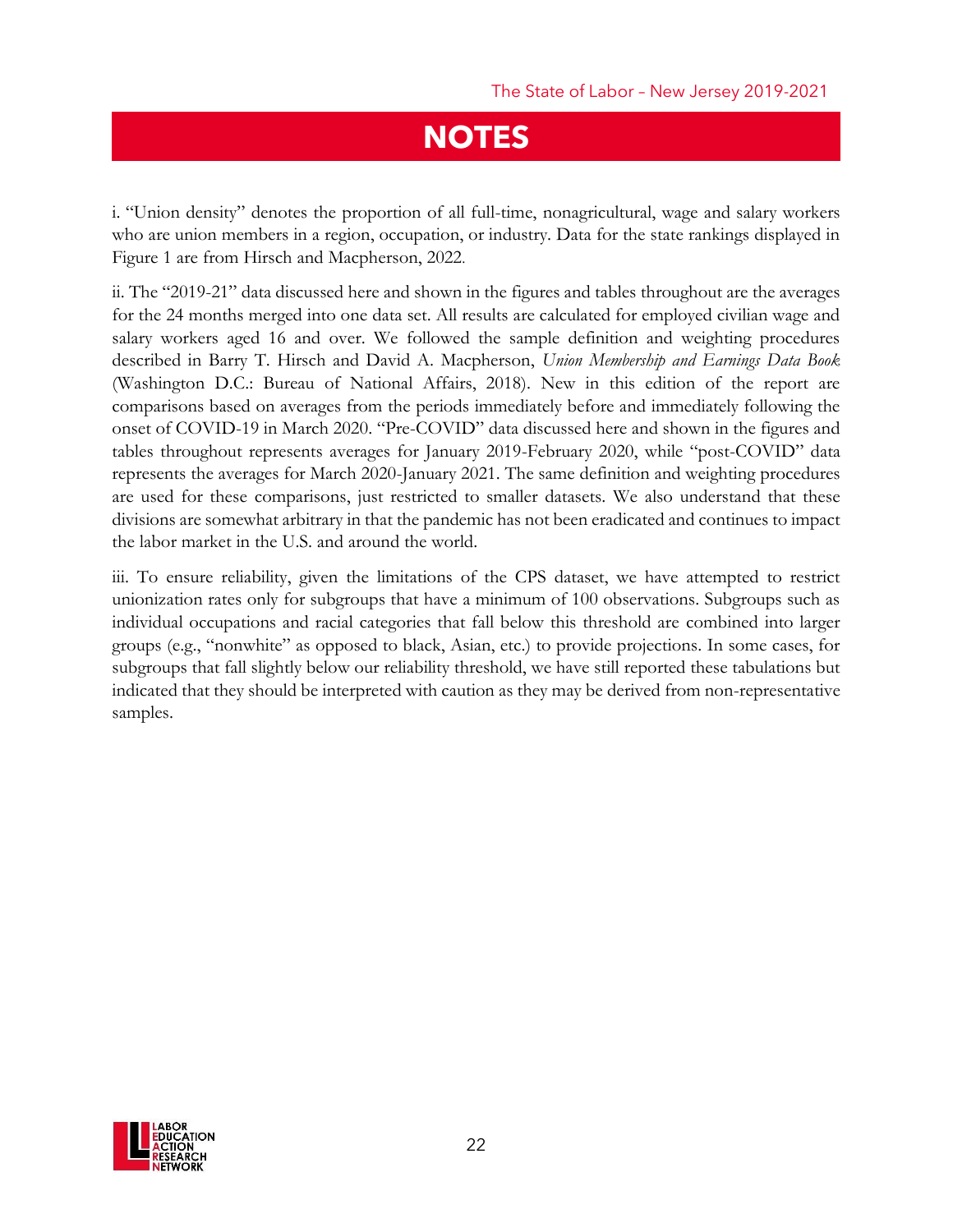### **REFERENCES**

Barroso, A. & Kochar, R. (2020, November 24). In the pandemic, the share of unpartnered moms at work fell more sharply than among other parents. *Pew Research Center.* [https://www.pewresearch.org/fact-tank/2020/11/24/in-the-pandemic-the-share-of-unpartnered](https://www.pewresearch.org/fact-tank/2020/11/24/in-the-pandemic-the-share-of-unpartnered-moms-at-work-fell-more-sharply-than-among-other-parents/)[moms-at-work-fell-more-sharply-than-among-other-parents/.](https://www.pewresearch.org/fact-tank/2020/11/24/in-the-pandemic-the-share-of-unpartnered-moms-at-work-fell-more-sharply-than-among-other-parents/)

Brenan, M. (2021, September 17). Approval of labor unions at highest point since 1965. *Gallup.* [https://news.gallup.com/poll/354455/approval-labor-unions-highest-point-1965.aspx.](https://news.gallup.com/poll/354455/approval-labor-unions-highest-point-1965.aspx)

Friedman, M. (2013, September 30). Showing off union support, Christie rallies with the Laborers. *NJ Advance Media.*

[https://www.nj.com/politics/2013/09/showing\\_off\\_union\\_support\\_christie\\_rallies\\_with\\_the\\_labo](https://www.nj.com/politics/2013/09/showing_off_union_support_christie_rallies_with_the_laborers.html) [rers.html.](https://www.nj.com/politics/2013/09/showing_off_union_support_christie_rallies_with_the_laborers.html)

Frymer, & Grumbach, J. M. (2021). Labor unions and white racial politics. *American Journal of Political Science, 65*(1), 225–240. [https://doi.org/10.1111/ajps.12537.](https://doi.org/10.1111/ajps.12537)

Henderson, T. (2020, September 8). Mothers are 3 times more likely than fathers to have lost jobs in pandemic. *Pew Charitable Trusts*. [https://www.pewtrusts.org/en/research-and](https://www.pewtrusts.org/en/research-and-analysis/blogs/stateline/2020/09/28/mothers-are-3-times-more-likely-than-fathers-to-have-lost-jobs-in-pandemic)[analysis/blogs/stateline/2020/09/28/mothers-are-3-times-more-likely-than-fathers-to-have-lost](https://www.pewtrusts.org/en/research-and-analysis/blogs/stateline/2020/09/28/mothers-are-3-times-more-likely-than-fathers-to-have-lost-jobs-in-pandemic)[jobs-in-pandemic.](https://www.pewtrusts.org/en/research-and-analysis/blogs/stateline/2020/09/28/mothers-are-3-times-more-likely-than-fathers-to-have-lost-jobs-in-pandemic)

Hirsch, B.T. & Macpherson, D.A. (2022). Union Membership and Coverage Database from the CPS. [http://unionstats.com/.](http://unionstats.com/)

Lichtenstein, N. (2002). *State of the union: A century of American labor*. Princeton University Press

McNicholas, C., Shierholz, H., & Poydock, M. (2021, January 22). "Union workers had more job security during the pandemic, but unionization remains historically low." *Economic Policy Institute*. [https://files.epi.org/pdf/218638.pdf.](https://files.epi.org/pdf/218638.pdf)

Murphy, J. P., Strothers, A. S., & Lugg, C. A. (2017). Jersey-style neoliberalism: Governor Christopher Christie, crony capitalism, and the politics of K-12 Education. *Peabody Journal of Education, 92*(1), 115– 126. [https://doi.org/10.1080/0161956X.2016.1265339.](https://doi.org/10.1080/0161956X.2016.1265339)

Park, T. Y., Lee, E.-S., & Budd, J. W. (2019). What do unions do for mothers? Paid maternity leave use and the multifaceted roles of labor unions. *ILR Review, 72*(3), 662–692. [https://doi.org/10.1177/0019793918820032.](https://doi.org/10.1177/0019793918820032)

Tucker, J (2022). Men have now recouped their pandemic-related labor force losses while women lag behind. *National Women's Law Center*. https://nwlc.org/wp-content/uploads/2022/02/January-Jobs-Day-updated.pdf.

U.S. Bureau of Labor Statistics (2022, January 22). Union members summary. [https://www.bls.gov/news.release/union2.nr0.htm.](https://www.bls.gov/news.release/union2.nr0.htm)

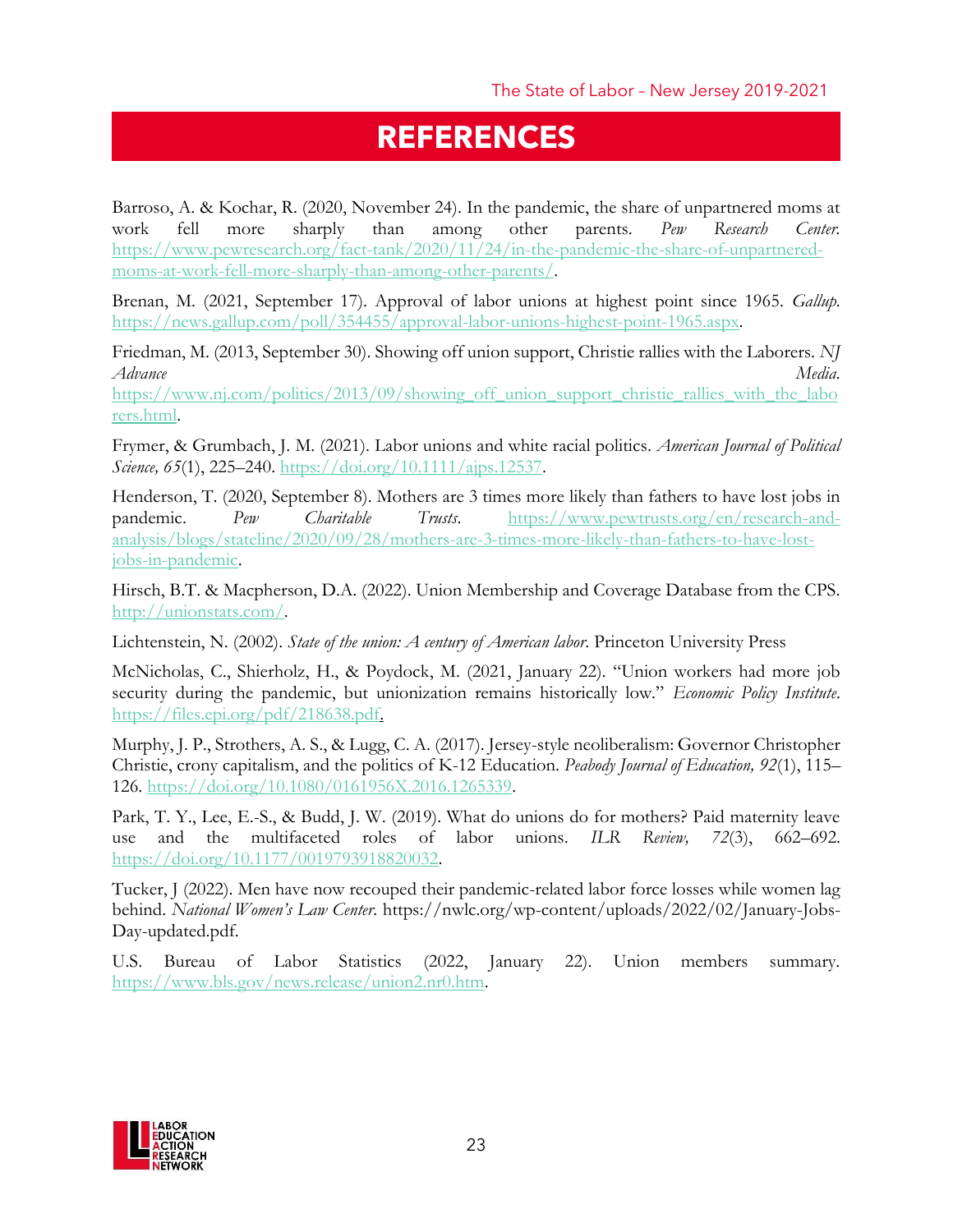### **DATA APPENDIX**

\*Red cells in the following charts indicate sample size of <100

### **Table A-1. Sectoral Composition of NJ Union Members, 2019-21 (Figure 2)**

| <b>Sector</b> | % of union members |
|---------------|--------------------|
| Private       | 44%                |
| Public        | 56%                |
| Federal       | 7%                 |
| State         | 28%                |
| Local         | 64%                |

### **Table B-1. NJ Union Density by Industry, 2019-21 (Figure 5)**

| <b>Industry</b>                    | <b>Density</b> |
|------------------------------------|----------------|
| Construction                       | 24.31          |
| Manufacturing                      | 5.51           |
| Wholesale and retail trade         | 6.64           |
| Transportation and utilities       | 33.4           |
| Information                        | 11.3           |
| <b>Financial activities</b>        | 3.43           |
| Professional and business services | 2.39           |
| Education and health services      | 29.05          |
| Leisure and hospitality            | 6.43           |
| Other services                     | 3.33           |
| Public administration              | 51.98          |

### **Table B-2. NJ Union Density by Occupation, 2019-21 (Figure 6)**

| <b>Occupation</b>                             | <b>Density</b> |
|-----------------------------------------------|----------------|
| Management                                    | 5.86           |
| Business and financial operations             | 4.86           |
| Computer and mathematical                     | 4.18           |
| Education instruction and library             | 53.19          |
| Healthcare practitioner and technical         | 17.33          |
| Healthcare support                            | 9.96           |
| Protective service                            | 48.44          |
| Food preparation and serving                  | 7.03           |
| Building and grounds cleaning and maintenance | 17.58          |
| Personal care and service                     | 6.19           |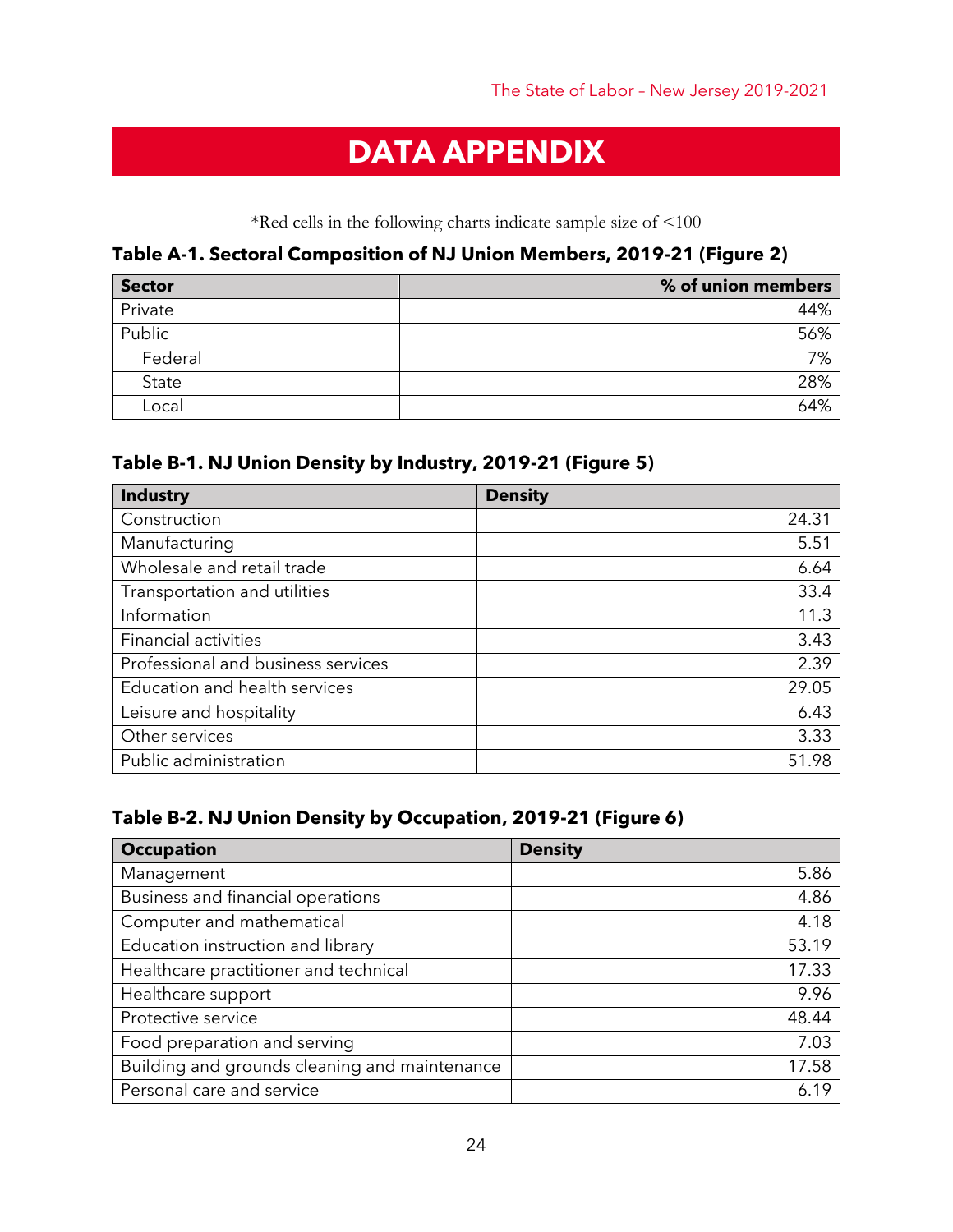| Sales and related                     | 5.51  |
|---------------------------------------|-------|
| Office and administrative support     | 13.43 |
| Installation, maintenance, and repair | 32.84 |
| Production                            | 24.55 |
| Transportation and material moving    | 11.83 |

### **Table B-2. NJ Union Density by Occupation Continued…**

#### **Table B-3. NJ Union Density and Union Member Distribution by Occupation Group & Sector, 2019-21 (Figures 7-9)**

| <b>Private Sector</b>   |                |                     |  |  |
|-------------------------|----------------|---------------------|--|--|
| <b>Occupation Group</b> | <b>Density</b> | <b>Distribution</b> |  |  |
| Professional            | 6.45           | 24.05               |  |  |
| Service                 | 6.53           | 10.87               |  |  |
| Office                  | 5.63           | 15.16               |  |  |
| Production              | 20.15          | 44.32               |  |  |

| <b>Public Sector</b>    |                |                     |  |  |
|-------------------------|----------------|---------------------|--|--|
| <b>Occupation Group</b> | <b>Density</b> | <b>Distribution</b> |  |  |
| Management              | 36.17          | 4.34                |  |  |
| Professional            | 65.28          | 58.11               |  |  |
| Service                 | 59.86          | 18.9                |  |  |
| Office                  | 48.11          | 11.37               |  |  |
| Production              | 64.77          | 7.28                |  |  |

### **Table B-4. Pandemic Changes to NJ Union Density in Occupational Groups (Figure 10)**

| <b>Occupation Group</b> | <b>Pre-COVID</b> | <b>Post-COVID</b> | <b>Change</b> |
|-------------------------|------------------|-------------------|---------------|
| Management              | 5.59             | 6.1               | $+0.51$       |
| Professional            | 20.47            | 20.15             | $-0.32$       |
| Service                 | 17.52            | 16.54             | $-0.98$       |
| Office                  | 10.02            | 9.89              | $-0.13$       |
| Production              | 20.81            | 24.77             | $+3.96$       |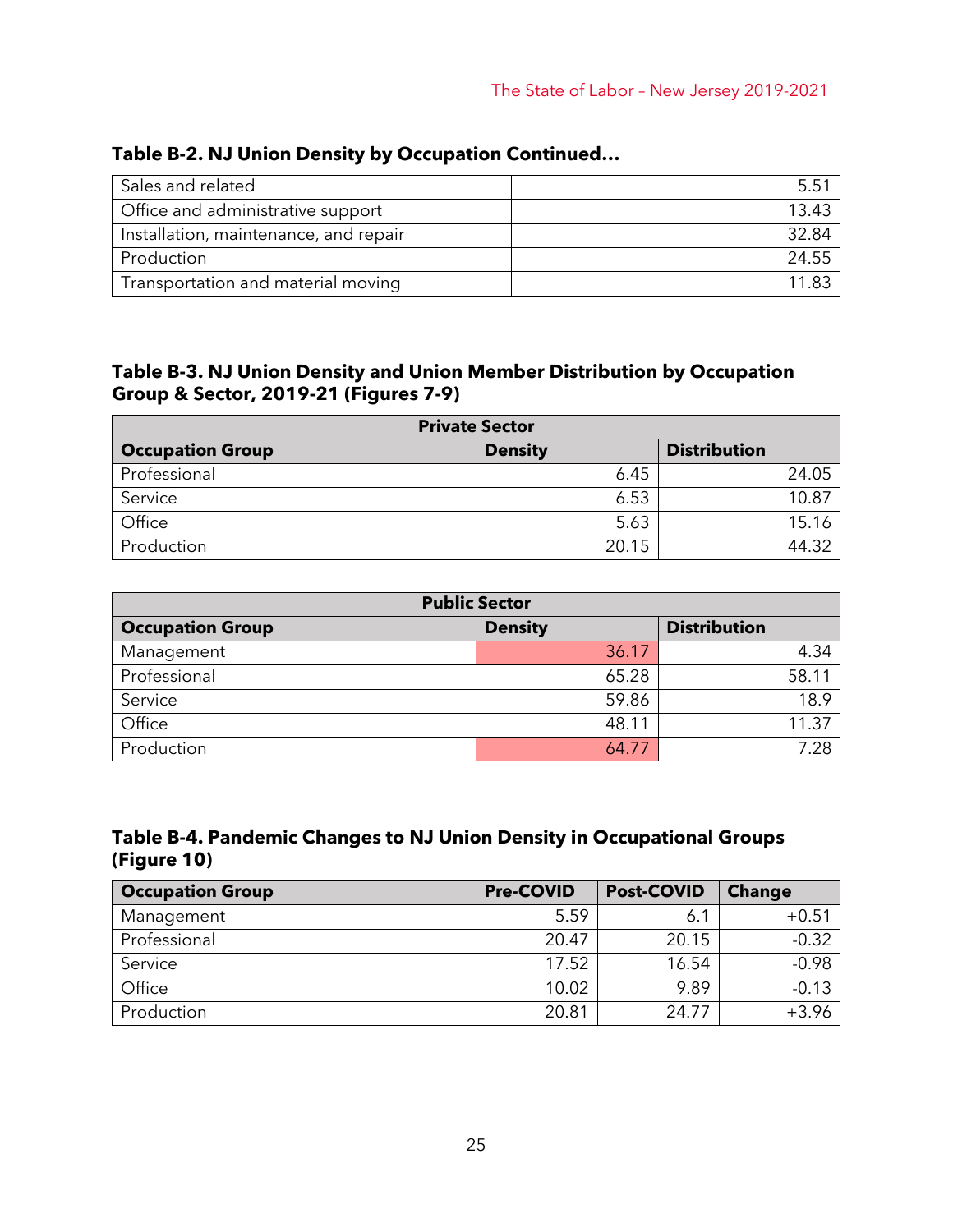|                             | <b>Density</b> |              |       |                 |               |
|-----------------------------|----------------|--------------|-------|-----------------|---------------|
| <b>Category</b>             | <b>White</b>   | <b>Black</b> | Asian | <b>Hispanic</b> | Non-<br>white |
| General                     | 16.98          | 20.84        | 6.24  | 14.96           | 13.49         |
| <b>Private Sector</b>       | 8.62           | 12.59        | 3.13  | 10.63           | 7.36          |
| <b>Public Sector</b>        | 61.14          | 53.85        | 54.79 | 52.53           | 54.09         |
| Public Sector: Federal      | 32.29          | 41.67        | 68.18 | 20              | 52.08         |
| <b>Public Sector: State</b> | 62.26          | 53.76        | 36.36 | 58              | 52.07         |
| Public Sector: Local        | 64.8           | 57.14        | 54.55 | 56.82           | 57.14         |

### **Table C-1. NJ Union Density by Race/Ethnicity and Sector, 2019-21 (Figure 11)**

### **Table C-2. Racial Composition of NJ Union Members, 2019-21 (Figure 12)**

| <b>CPS Racial Category</b> | All   | <b>Private</b> | <b>Public</b> |
|----------------------------|-------|----------------|---------------|
| White only                 | 79.21 | 77.43          | 80.59         |
| Black only                 | 15.04 | 16.64          | 13.79         |
| Asian Only                 | 4.75  | $5.11*$        | 4.47          |
| Nonwhite (other)           | 1.00  | 0.81           | 1.15          |

### **Table C-3. NJ Union Density by Race/Ethnicity & Gender by Sector, 2019-21 (Figure 13)**

| <b>Race &amp; Gender Category</b> | <b>General</b> | <b>Private</b> | <b>Public</b> |
|-----------------------------------|----------------|----------------|---------------|
| White Men                         | 17.01          | 10.82          | 60.34         |
| White Women                       | 16.94          | 6.1            | 61.69         |
| <b>Black Men</b>                  | 21.41          | 15.97          | $50.7*$       |
| <b>Black Women</b>                | 20.36          | 9.52           | 55.38         |
| Asian Men                         | 7.48           | 2.93           | 68.29         |
| Asian Women                       | 4.68           | 3.37           | 28            |
| Hispanic Men                      | 18.04          | 14.53          | 58.46         |
| Hispanic Women                    | 11.05          | 5.94           | 48.39         |

### **Table C-4. NJ Union Density by Gender & Sector, 2019-21 (Figure 14)**

| <b>Sector</b>               | <b>Male Density</b> | <b>Female Density</b> |
|-----------------------------|---------------------|-----------------------|
| Total                       | 16.13               | 16.06                 |
| <b>Private Sector</b>       | 10.13               | $6.2^{\circ}$         |
| <b>Public Sector</b>        | 59.89               | 59.46                 |
| Public Sector: Federal      | 44.58               | 31.15                 |
| <b>Public Sector: State</b> | 60.26               | 58.11                 |
| <b>Public Sector: Local</b> | 64.04               | 63.53                 |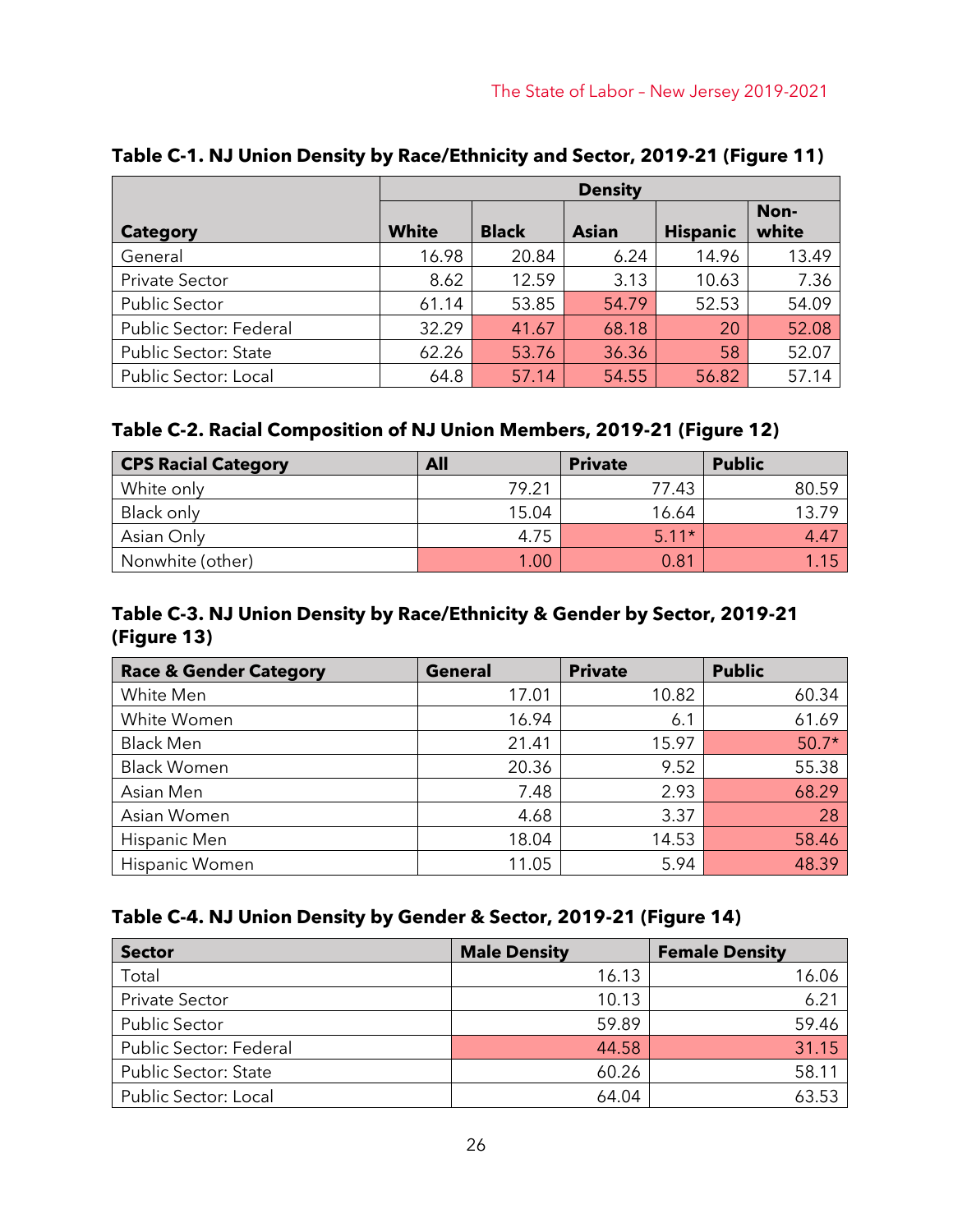| <b>Industry</b>                    | <b>Male Density</b> | <b>Female Density</b> |
|------------------------------------|---------------------|-----------------------|
| Construction                       | 24.88               | 1.96                  |
| Manufacturing                      | 7.19                | 2.93                  |
| Wholesale and retail trade         | 6.11                | 7.13                  |
| Transportation and utilities       | 27.73               | 21.43                 |
| Information                        | 12                  | 7.87                  |
| Financial activities               | 3.82                | 1.56                  |
|                                    |                     |                       |
| Professional and business services | 2.25                | 1.03                  |
| Education and health services      | 14.67               | 10.39                 |
| Leisure and hospitality            | 7.01                | 4.62                  |
| Other services                     | 5.71                | 1.26                  |

**Table C-5. NJ Union Density by Gender in Private Sector Industries, 2019-21 (Figure 15)**

### **Table C-6. NJ Union Density of Public Sector Education and Health Services Workers by Gender at the State and Local Levels, 2019-21 (Figure 16)**

| Category                                     | <b>Male Density</b> | <b>Female Density</b> |
|----------------------------------------------|---------------------|-----------------------|
| State Education and Health Services (Public) | 37.23               | 54.26                 |
| Local Education and Health Services (Public) | 48.13               | 84.86                 |

### **Table C-7. Distribution of Union Members by Gender in NJ Private Sector Industries, 2019-21 (Figure 17)**

| <b>Industry</b>                    | <b>Men</b> | <b>Women</b> |
|------------------------------------|------------|--------------|
| Construction                       | 25.7       | 0.47         |
| Education and health services      | 12.47      | 54.67        |
| <b>Financial activities</b>        | 4.58       | 2.8          |
| Information                        | 3.82       | 3.27         |
| Leisure and hospitality            | 5.6        | 5.61         |
| Manufacturing                      | 8.65       | 4.21         |
| Other services                     | 2.04       | 0.93         |
| Professional and business services | 3.82       | 2.34         |
| Transportation and utilities       | 23.92      | 9.81         |
| Wholesale and retail trade         | 9.41       | 15.89        |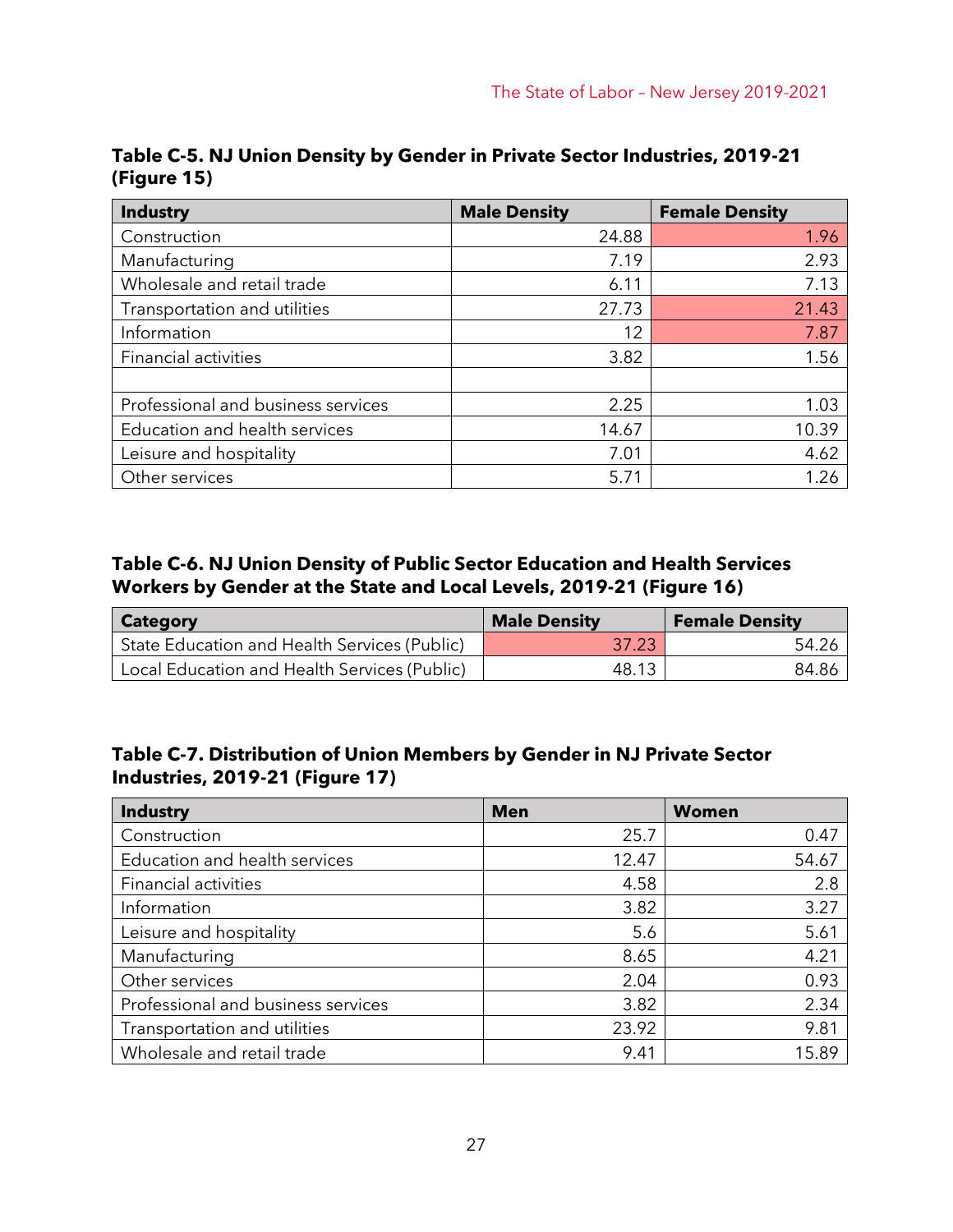| <b>Race/Ethnicity</b> | <b>Pre-COVID</b> | <b>Post-COVID</b> | <b>Change</b> |
|-----------------------|------------------|-------------------|---------------|
| White                 | 16.31            | 17.59             | $+1.28$       |
| <b>Black</b>          | 21.01            | 20.55             | $-0.46$       |
| Hispanic              | 13.57            | 16.19             | $+2.62$       |
| Non-white             | 14.09            | 13.01             | $-1.08$       |
| Asian                 | 5.53             | 6.74              | $+1.21$       |

**Table C-8. Pandemic Changes in NJ Union Density By Race/Ethnicity (Figure 18)**

### **Table C-9. Pandemic Changes in NJ Union Density By Race/Ethnicity & Gender (Figure 19)**

| <b>Race/Ethnicity &amp; Gender Category</b> | <b>Pre-COVID</b> | <b>Post-COVID</b> | <b>Change</b> |
|---------------------------------------------|------------------|-------------------|---------------|
| White Men                                   | 16.35            | 17.61             | $+1.26$       |
| White Women                                 | 16.28            | 17.56             | $+1.28$       |
| <b>Black Men</b>                            | 19.36            | 23.01             | $+3.65$       |
| <b>Black Women</b>                          | 22.01            | 18.79             | $-3.22$       |
| Asian Men                                   | 5.86             | 8.6               | $+2.74$       |
| Asian Women                                 | 5.13             | 4.36              | $-0.77$       |
| Hispanic Men                                | 16.3             | 19.46             | $+3.16$       |
| <b>Hispanic Women</b>                       | 10.73            | 12.15             | $+1.42$       |

### **Table C-10. Pandemic Changes in Racial Composition of NJ Union Members (Figure 20)**

| <b>Racial Category</b> | <b>Pre-COVID</b> | <b>Post-COVID</b> | <b>Change</b> |
|------------------------|------------------|-------------------|---------------|
| White only             | 79.25            | 78.96             | $-0.29$       |
| Black only             | 15.76            | 14.51             | $-1.25$       |
| Non-white              | 4.99             | 6.53              | $+1.54$       |

### **Table C-11. Pandemic Changes to NJ Union Density by Gender (Figure 21)**

| <b>Category</b>      | <b>Pre-COVID</b> | <b>Post-COVID</b> | <b>Change</b> |
|----------------------|------------------|-------------------|---------------|
| Men Total            | 15.49            | 16.67             | $+1.18$       |
| Women Total          | 16.07            | 16.05             | $-0.02$       |
| Men Private Sector   | 9.82             | 10.4              | $+0.58$       |
| Women Private Sector | 6.2              | 6.22              | $+0.02$       |
| Men Public Sector    | 56.45            | 62.9              | $+6.45$       |
| Women Public Sector  | 58.84            | 60.05             | $+1.21$       |